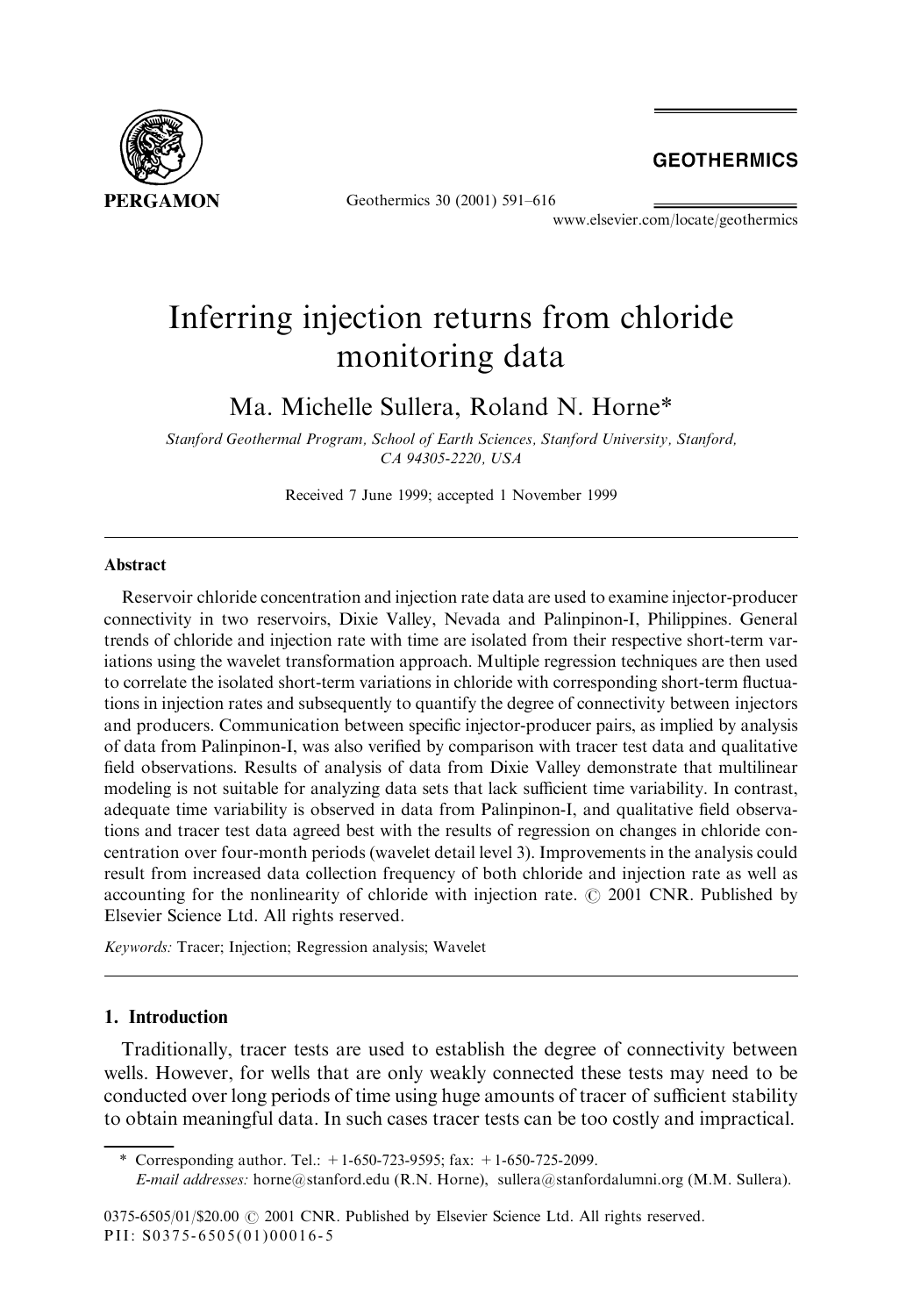| <b>Nomenclature</b>                                                                                           |                                                                                                                                                                                                                                                                                                                                                                                                                  |
|---------------------------------------------------------------------------------------------------------------|------------------------------------------------------------------------------------------------------------------------------------------------------------------------------------------------------------------------------------------------------------------------------------------------------------------------------------------------------------------------------------------------------------------|
| a <sub>0</sub><br>$a_n$<br>$\boldsymbol{b}$<br>$\mathbf{f}$<br>Cl <sub>In</sub><br>$Cl_{\rm P}$               | a constant associated with local initial chloride concentration<br>linear coefficient of well $I_n$<br>linear time term coefficient<br>time elapsed since first recorded chloride concentration data<br>chloride concentration in injector well, In<br>chloride concentration or chloride concentration detail in production                                                                                     |
| m<br>N<br>$Q_{\text{In}}$<br>r<br>$R^2$<br>S<br>$SS_{reg}$<br>$SS_{Y}$<br>Y<br>$Y^{\prime}$<br>$\overline{Y}$ | well, P<br>number of predictors<br>number of data points<br>mass flow rate or mass flow rate detail to injection well, In<br>simple regression coefficient<br>multiple regression coefficient<br>standard deviation<br>sum of squared deviations of predicted Y from the mean<br>sum of squared deviations of Y from the mean<br>dependent variable being modeled<br>predicted values of Y<br>average value of Y |

On the other hand, there are substances occurring naturally in the reservoir that can behave as tracers. One such substance is chloride. In the Palinpinon-I geothermal field in the Philippines, some injectors and producers are strongly connected so that changes in injection rates result in corresponding increase or decrease in chloride concentrations measured in production wells. Data from one such injector-producer pair in Palinpinon-I are shown in Fig. 1. The magnitude of the changes in chloride concentration thus reflects the degree of communication between wells. Moreover, chloride is stable, reasonably conservative and it is free. We may therefore be able to extract the same, if not more, information from chloride data as we could from traditional tracer tests and at lower cost.

The following sections summarize how the method of wavelets and multiple regression techniques were used to analyze chloride and injection data and, consequently, identify injection return flow paths. The permeability of these paths was then ranked by quantifying the degree of connectivity between injectors and producers.

# 2. Preliminary linear models

As part of an optimization problem, an earlier work by Macario (1991) proposed several correlations for modeling the reservoir chloride and applied these models to data from Palinpinon-I. Of the models tested by Macario (1991), the linear combination model came closest to reproducing field observations. In the first phase of this project, therefore, we chose to expand on that model and test it further.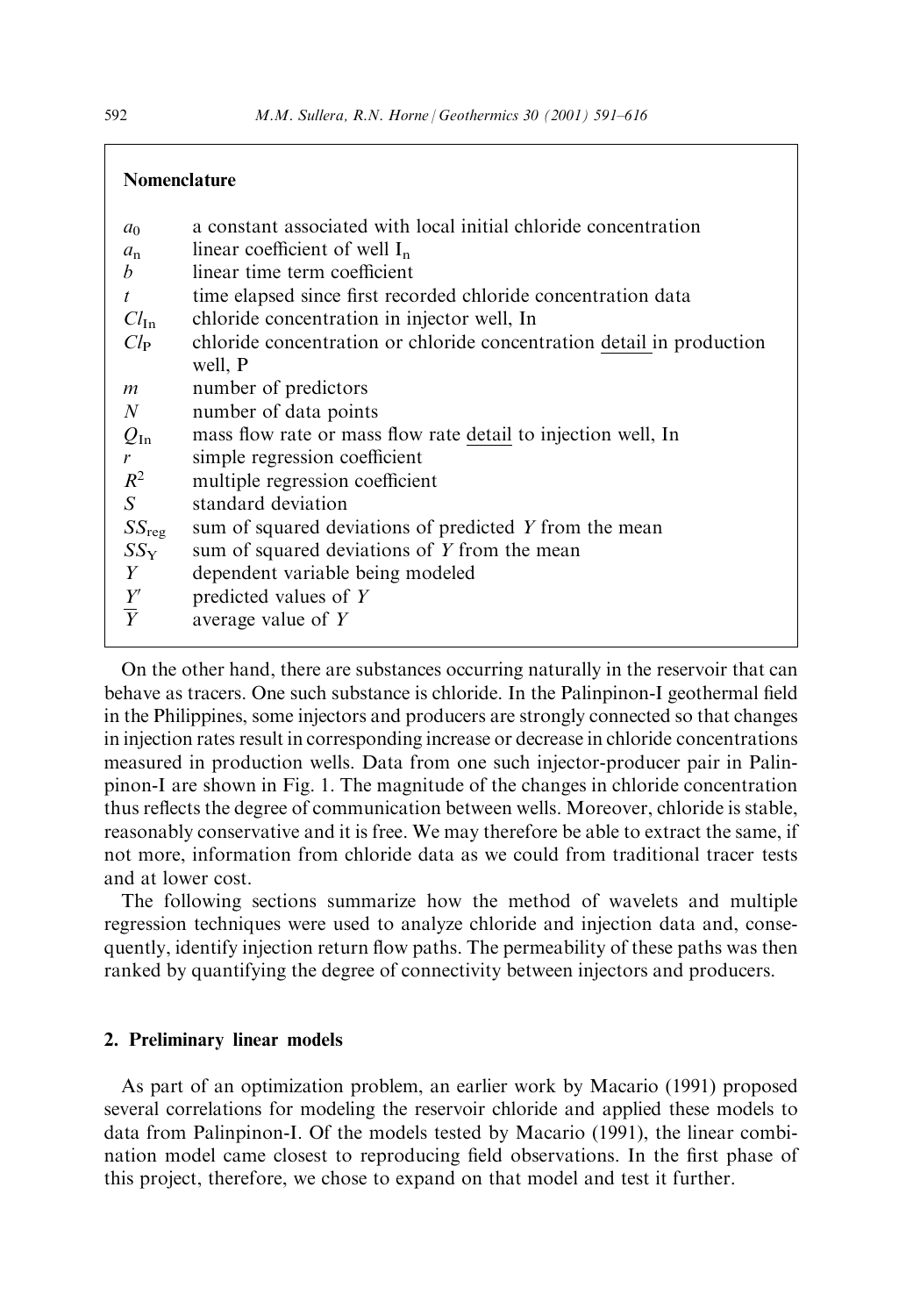

Fig. 1. Example of chloride and injection data from Palinpinon-I.

The following is the original linear combination model proposed by Macario (1991):

$$
Cl_{p} = a_{0} + a_{1}Q_{11} + a_{2}Q_{12} + a_{3}Q_{13} + \dots + a_{n}Q_{1n}
$$
 (1)

Based on this model, the strength of the connection between the modeled producer P and an injector  $I_i$  is assessed by the magnitude of the coefficient,  $a_i$ , of that injector in the model; high values of  $a$  correspond to strong connections.

Aside from the extent of reinjection fluid returns, other factors could also affect the chloride level in the reservoir. Extensive boiling and steam separation within the reservoir and natural recharge of higher mineralized fluid are processes that could increase chloride concentrations (Harper and Jordan, 1985). The first process, boiling and steam separation, is a natural reservoir response to exploitation. The chloride concentration may, therefore, be expected to increase with time as the reservoir is produced. To model this variation with time, a linear time term was added to model (1), thus:

$$
Cl_{p} = a_{0} + a_{1}Q_{11} + a_{2}Q_{12} + a_{3}Q_{13} + \dots + a_{n}Q_{1n} + bt
$$
 (2)

More than anything, it was simplicity that guided our choice of the form (linear) of the time term. As the reservoir pressure drops with production, more steam is produced and the chloride salts that are left in the brine get more concentrated. Solution saturation limits could then be expected to put a cap on the maximum chloride concentration and cause it to level off late in the life of the reservoir. For practical purposes, however, we assumed that the chloride concentrations being modeled were far from the maximum limit and increased linearly with time. The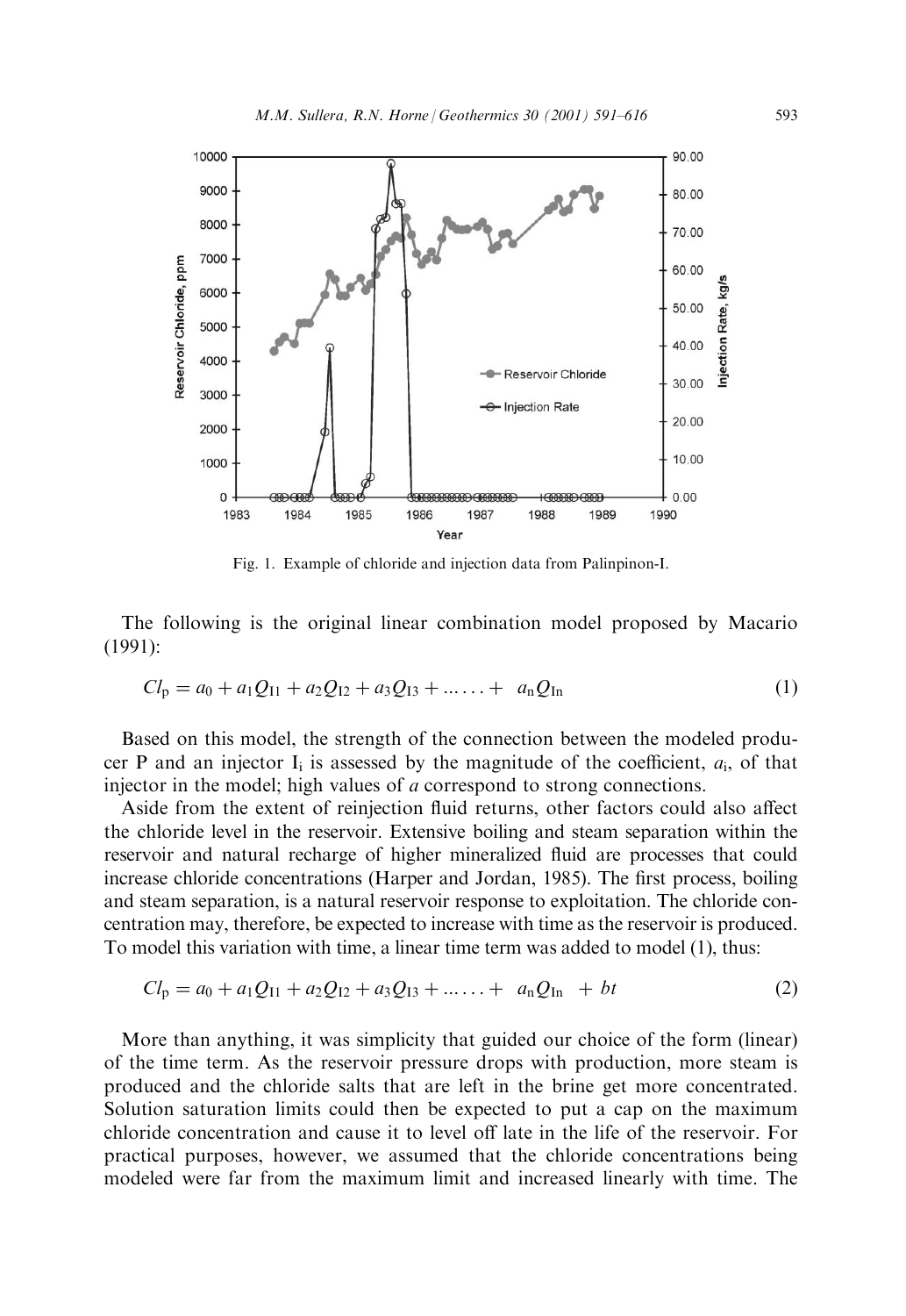question of how chloride concentration in the reservoir actually varies with respect to time will be addressed in more detail in a later section.

We also hypothesized that the effect of the reinjection return on reservoir chloride is governed not just by the rates of injection but also by the chloride concentration of the reinjected fluid. Hence, we have proposed the following modification to model (2):

$$
Cl_{p} = a_{0} + a_{1}Q_{I1}Cl_{I1} + a_{2}Q_{I2}Cl_{I2} + a_{3}Q_{I3}Cl_{I3} + \dots + a_{n}Q_{In}Cl_{In} + bt
$$
 (3)

The additional parameter  $Cl<sub>In</sub>$  refers to the chloride concentration of the fluid being injected to injector  $I_n$ .

## 2.1. Results and discussion

The original and extended models were applied to analysis of both the data set from Palinpinon-I previously used by Macario (1991) and another data set from the Dixie Valley field in Nevada. Qualities of the fit to the data were assessed by inspecting both the calculated values of the multiple regression coefficient,  $R^2$ , and plots of model-predicted chloride against actual data. The multiple regression coefficient,  $R^2$ , represents the proportion of variation in the modeled variable (in this case, chloride concentration) that is predictable from the model. It is, therefore, desirable to have high values of  $R^2$ . Only the model that best fits the data or, equivalently, had the highest value of  $R^2$  was subjected to further tests.

For any model to be considered relevant it was deemed necessary that that model be able to account for variations in chloride at any time interval in the data set regardless of which portion of the data set was used to calculate the linear coefficients. Thus, we assessed model relevance by examining how well the model predicts later chloride measurements using coefficients that were calculated from earlier portions of the data set.

The following section discusses the results of application of models (1), (2), and (3) to the Dixie Valley and Palinpinon-I data sets. Model (3) was not used to analyze the Palinpinon-I data set due to the lack of injectate chloride data from that field.

## 2.1.1. Dixie Valley case

At Dixie Valley, injection rates were recorded daily while chloride concentrations were measured much less frequently. Only simultaneously measured chloride concentrations and injection rates were used for regression.

Table 1 lists  $R^2$  values for models (1), (2), and (3) obtained for each production well. Except for wells 27-33 and 28-33, model (2) gave the highest value of  $R^2$  for all production wells. Addition of the time term to model (1) resulted in a 2–35% increase in  $R<sup>2</sup>$  while inclusion of injectate chloride concentration in model (3) did not result in any significant change in  $R<sup>2</sup>$  values. The small effect of the injectate chloride term is due to its nearly constant value (the injectate chloride concentration is strongly a function of the separator pressure, which is controlled so as to remain more or less constant). Fig. 2 shows the effect of a 35% difference in  $R^2$  on the quality of data fit for well 84-7. It also illustrates the very minor effect that the injectate chloride term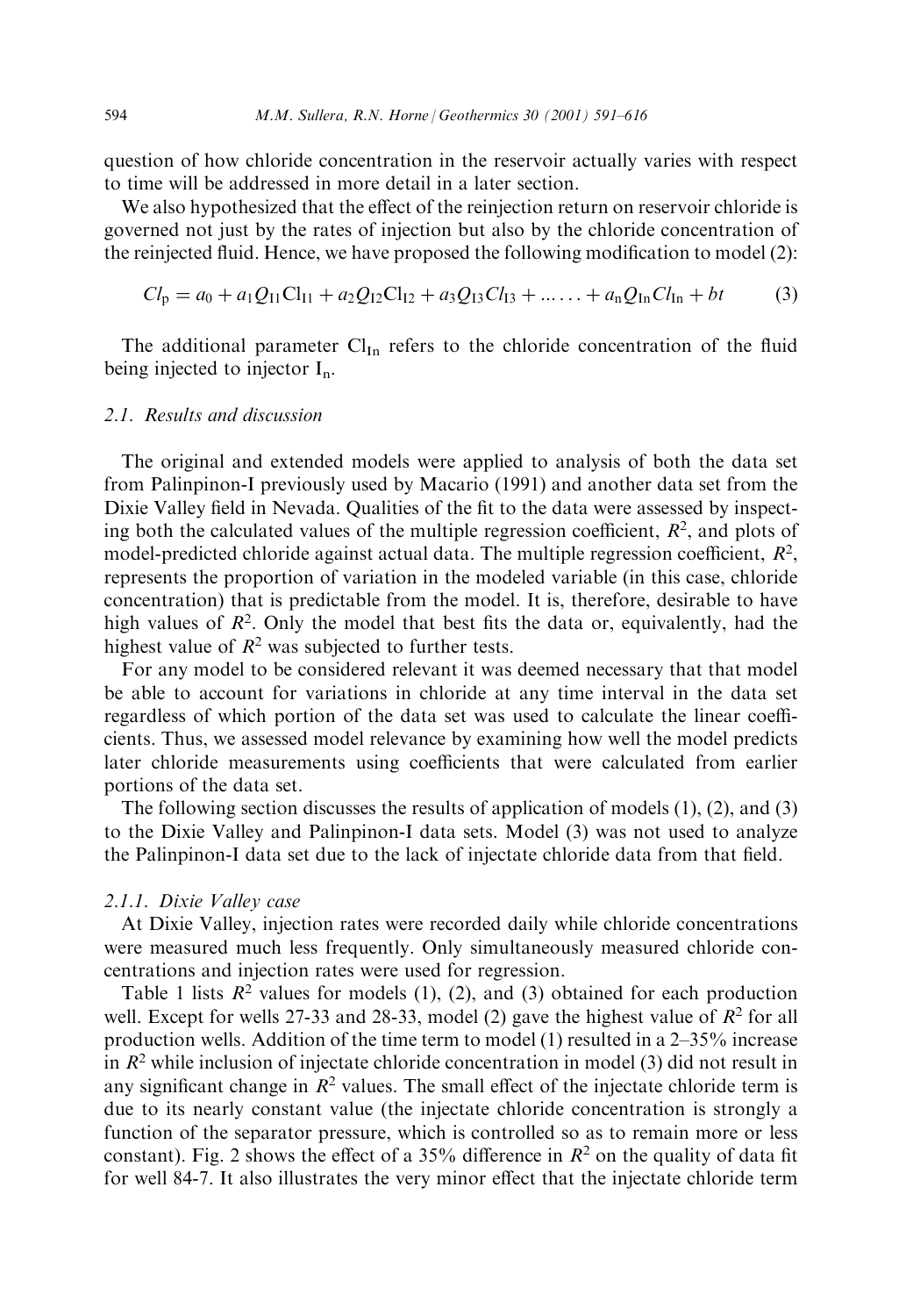| Well name | $R^2$ , Model (1) | $R^2$ , Model (2) | $R^2$ , Model (3) |
|-----------|-------------------|-------------------|-------------------|
| 27-33     | 0.917             | 0.963             | 0.965             |
| 28-33     | 0.852             | 0.936             | 0.940             |
| $45 - 33$ | 0.935             | 0.970             | 0.966             |
| $63 - 7$  | 0.826             | 0.828             | 0.815             |
| $73 - 7$  | 0.774             | 0.952             | 0.952             |
| $74-7$    | 0.755             | 0.968             | 0.967             |
| $76 - 7$  | 0.930             | 0.947             | 0.943             |
| $82 - 7$  | 0.764             | 0.969             | 0.967             |
| $84 - 7$  | 0.716             | 0.978             | 0.978             |

Table 1  $R<sup>2</sup>$  values for Dixie Valley wells

had on the quality of the match. Based on these results we chose to subject model (2) to further testing.

Subsequently, the last six data points were excluded from the regression. Model  $(2)$ was then used to predict these values using the coefficients calculated on the basis of the truncated data set. Fig. 3 plots the results of the truncated series analysis for well 27-33, which had a 9% maximum deviation of predicted chloride from actual data the highest deviation observed among all the production wells. Other wells had as little as 1% deviation (Fig. 4).

Inspection of the calculated coefficients revealed one possible reason for the relatively good predictive capacity displayed by model (2) (see Table 2). For this data set, the time term dominates the correlation. In fact, the coefficient of the time term is several orders of magnitude (3 to 5, even 8 orders!) greater than the injection rate coefficients. This discrepancy was enough to render the injection rate terms trivial and excluding an injection rate term from model (2) resulted in only tiny changes in the quality of the data fit. Fig. 5 shows the chloride match for well 74-7 when the chloride is predicted using model (2) but with the injection rate term corresponding to injector INJ5218 excluded. That the injection rate terms are inconsequential to chloride prediction was also evident from inspection of the chloride data. For the most part, the chloride increased linearly with time and response to changes in injection rates was not readily evident. Hence, once the variation of chloride with time was captured in the analysis of the early portion of the data set there was little deviation observed in the succeeding predictions. It was noted however, that although the deviations were small some of them showed a tendency to increase (Fig. 3). This was true for wells whose chloride ceased at some point to vary linearly with time.

At this point, it is worthwhile to recall that the goal of this project was not prediction but, rather, correlation. Although for this specific data set model (2) matched and predicted chloride data relatively well, the dominance of the time term rendered the injection rate coefficients meaningless and ultimately made this model unsuitable for comparing the effects of injection wells on production wells at Dixie Valley.

The preceding results lead us to conclude that for the purpose we have set for this project, multiple regression is not a suitable analysis tool for chloride data sets that lack temporal variability.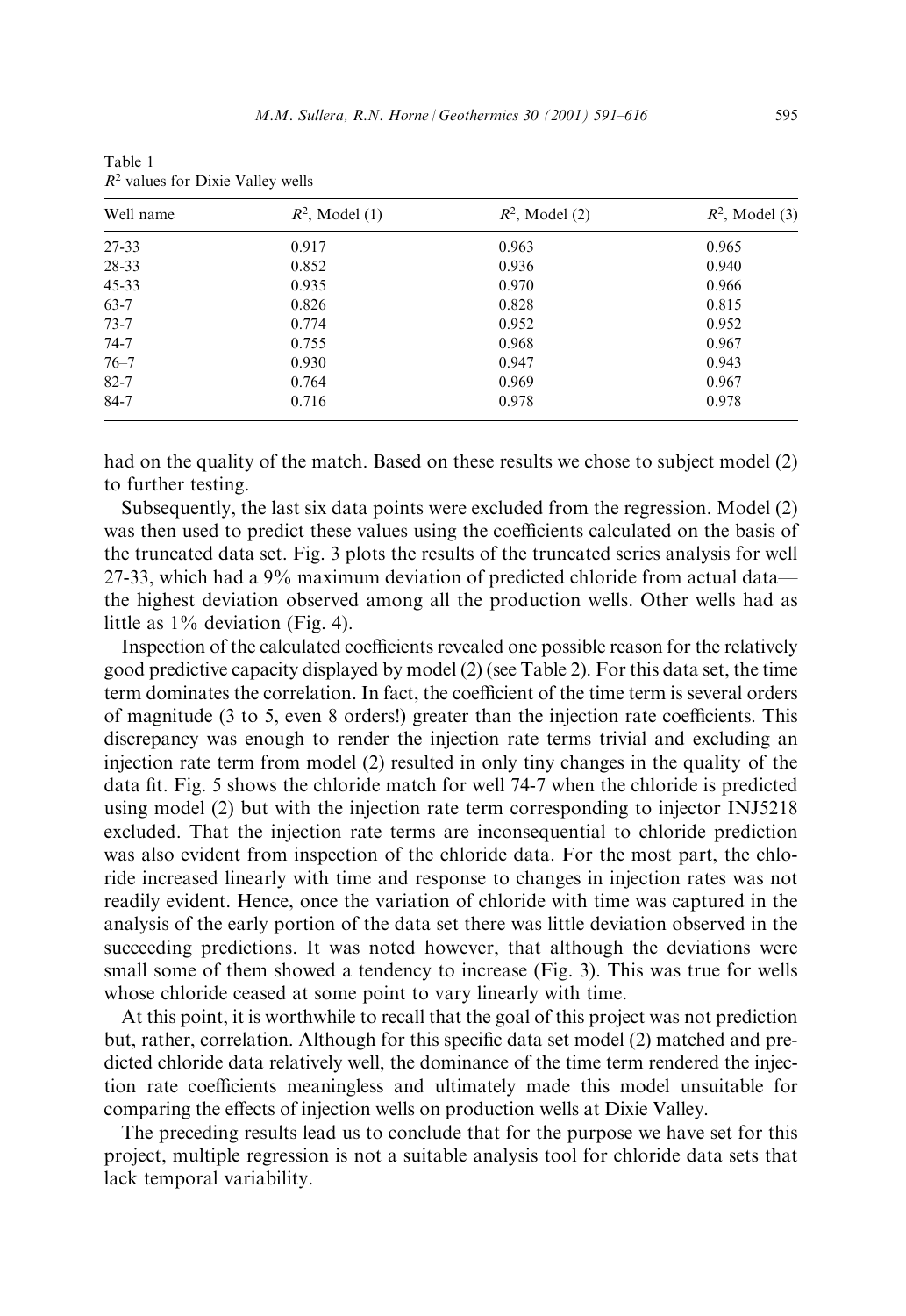

Fig. 2. Predicted vs. measured chloride concentration for well 84-7, Dixie Valley, using models (1), (2), and (3).

## 2.1.2. Palinpinon-I case

In this case, injection rate data were available as monthly average values; thus, chloride data were converted to monthly average values prior to analysis. As with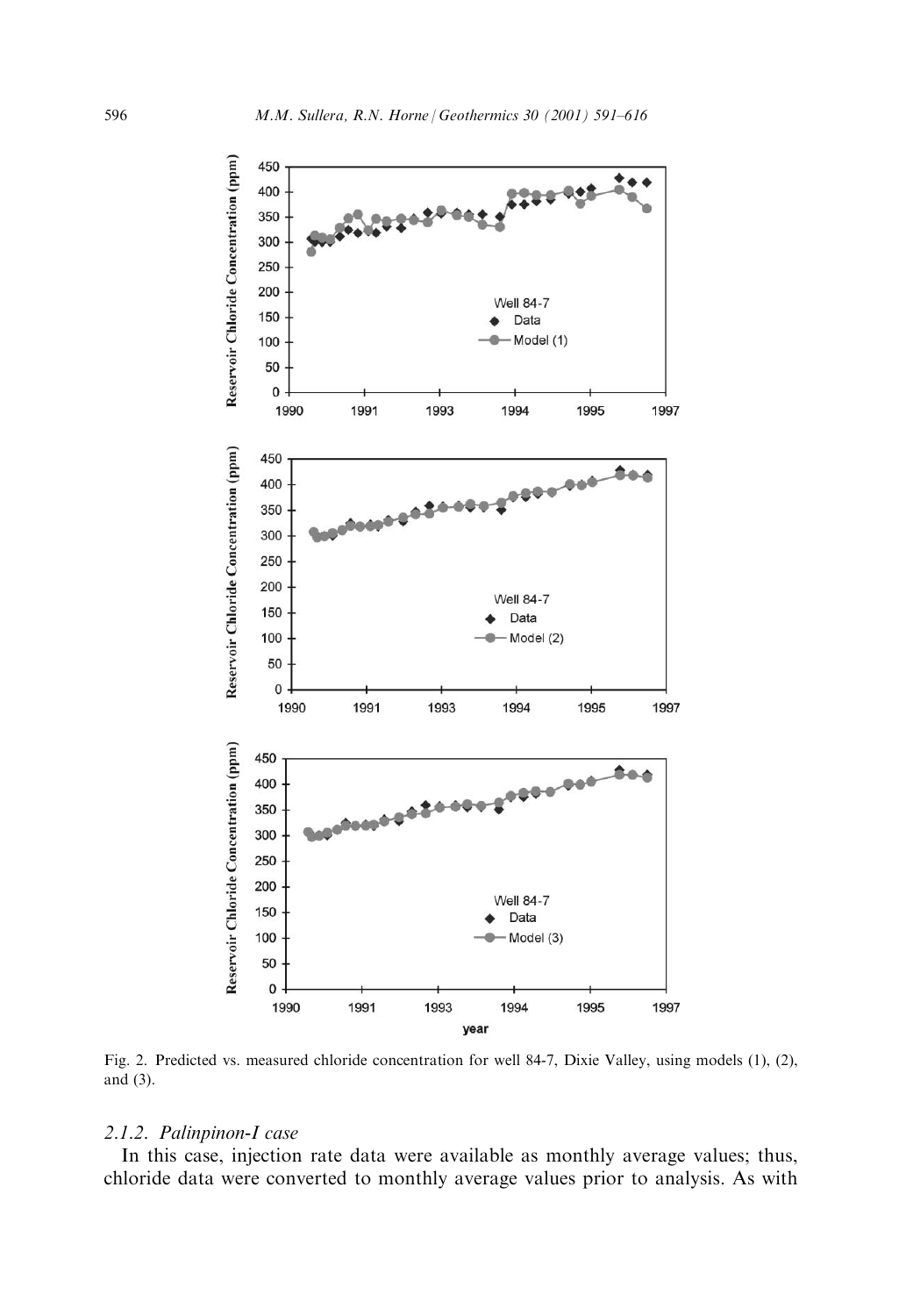

Fig. 3. Predicted vs. measured chloride concentration for well 27-33, Dixie Valley. Model (2) coefficients were calculated with the last six data points excluded.



Fig. 4. Predicted vs. measured chloride concentration for well 74-7, Dixie Valley. Model (2) coefficients were calculated with the last six data points excluded.

the Dixie Valley data set, the amount of chloride data set the limit on the number of data points used for regression. Only the portion of the data set from 1983 to 1989 was initially available for use in the preliminary inspection of the linear models. Thus, the following results pertain to the analysis of that early portion of the data set.

The effect on  $\mathbb{R}^2$  of adding the time term to model (1) was even more drastic for the Palinpinon-I data set: a maximum increase of 80% in  $R^2$  was observed (Table 3).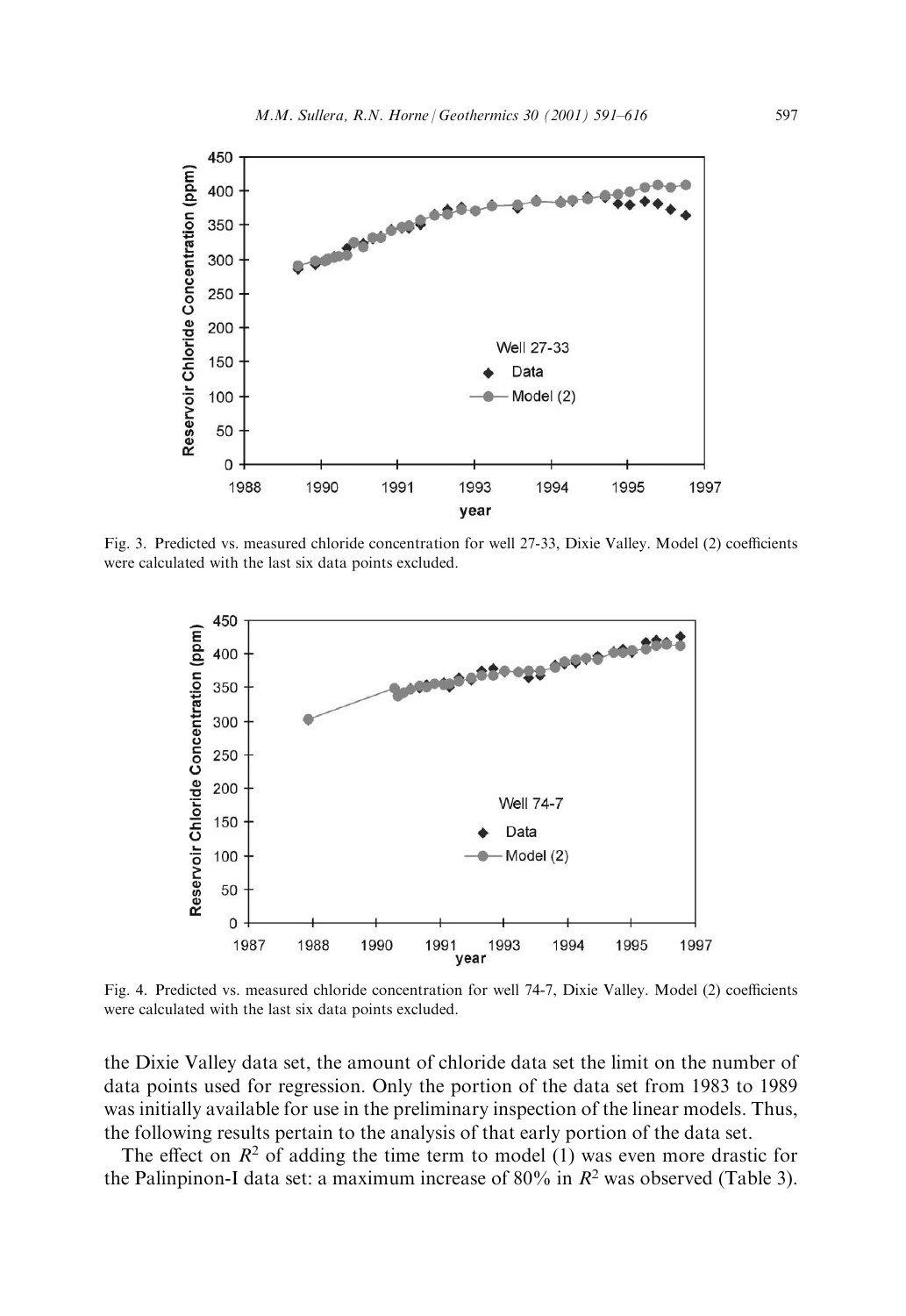|        | $84 - 7$ |
|--------|----------|
|        | 271.60   |
|        |          |
| E-06   | 3.99I    |
| $3-05$ | 3.89I    |
| $-04$  | $-1.24$  |
| $-04$  | 9.761    |
| $-04$  | $-1.421$ |
| $-04$  | 2.071    |
| $-04$  | $-7.241$ |
| $E-03$ | $-3.271$ |
|        | 19.04    |
|        |          |

# Table 2Model (2) coefficients for Dixie Valley production wells

| Model parameter<br>a <sub>0</sub> | Production wells    |                     |                     |                    |                    |                |                |                    |                |
|-----------------------------------|---------------------|---------------------|---------------------|--------------------|--------------------|----------------|----------------|--------------------|----------------|
|                                   | $27 - 33$<br>314.58 | $28 - 33$<br>354.39 | $45 - 33$<br>271.46 | $63 - 7$<br>283.77 | $73 - 7$<br>272.43 | 74-7<br>318.32 | 76-7<br>384.12 | $82 - 7$<br>254.39 | 84-7<br>271.60 |
| <i>Injection</i> wells            |                     |                     |                     |                    |                    |                |                |                    |                |
| <b>INJ255</b>                     | $-6.61E-05$         | $-4.84E-04$         | 5.06E-04            | 1.80E-03           | $2.94E-04$         | 1.51E-05       | $3.60E-04$     | $-3.05E-06$        | 3.99E-04       |
| <b>INJ455</b>                     | $-2.20E-04$         | $-5.56E-04$         | $3.33E-04$          | 1.33E-03           | $2.70E-04$         | $-1.62E-04$    | $-1.37E-04$    | 7.57E-05           | 3.89E-05       |
| <b>INJ3218</b>                    | $-1.21E-03$         | $-4.30E-04$         | $-1.54E-03$         | $2.69E-03$         | $2.12E-04$         | $-5.89E-04$    | $-3.59E-04$    | $6.67E-04$         | $-1.24E-03$    |
| <b>INJ4118</b>                    | 4.58E-04            | $6.02E-04$          | $3.54E-04$          | $-4.40E-04$        | 4.35E-05           | 7.31E-05       | 2.87E-04       | $-2.31E-04$        | 9.76E-07       |
| <b>INJ5218</b>                    | $-1.20E-03$         | $-7.39E-04$         | $-1.18E-03$         | $-2.95E-04$        | 4.37E-04           | $-2.50E-04$    | $-5.42E-04$    | $7.43E-04$         | $-1.42E-04$    |
| <b>INJ6518</b>                    | 3.56E-03            | $3.40E-03$          | 2.65E-03            | $-2.77E-03$        | $-6.31E-04$        | $9.02E - 04$   | $-5.63E-04$    | $-3.33E-04$        | 2.07E-03       |
| <b>INJSWL1</b>                    | $-3.99E-03$         | $-3.74E-03$         | $-3.33E-03$         | 8.45E-04           | 5.39E-04           | 1.68E-04       | 4.18E-04       | $6.27E-04$         | $-7.24E-04$    |
| INJSWL3                           | 1.49E-03            | 9.69E-04            | 1.33E-03            | $-4.17E-03$        | $-1.35E-03$        | $-2.18E-04$    | $-3.49E-05$    | $-1.43E-03$        | $-3.27E-04$    |
| h                                 | 8.48                | 10.37               | 7.61                | 2.30               | 17.44              | 12.95          | 4.82           | 26.25              | 19.04          |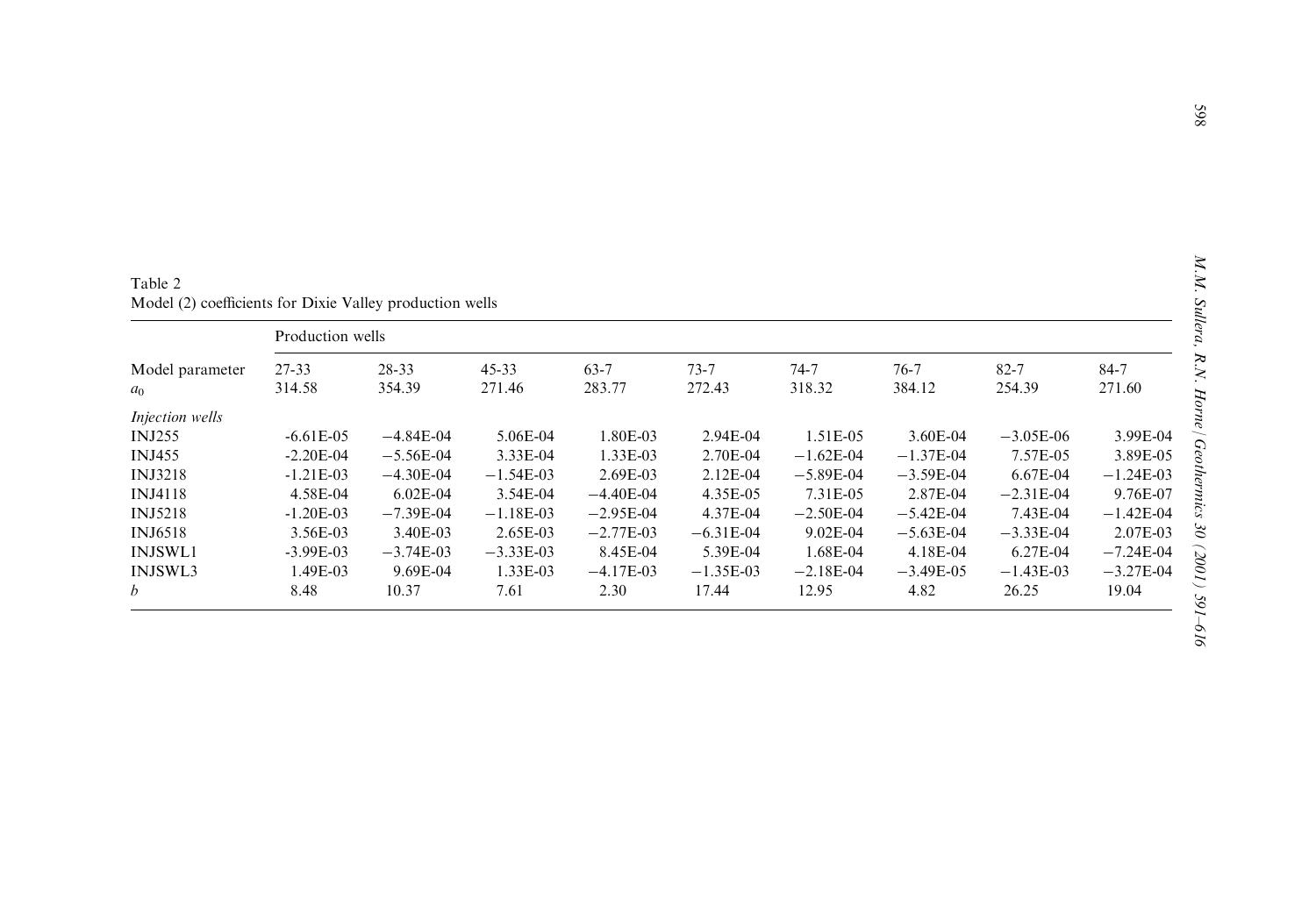

Fig. 5. Predicted vs. measured chloride concentration for well 74-7, Dixie Valley. Predicted values were calculated using model (2) with one injection rate term excluded.

| $R^2$ values for Palinpinon-I wells |                   |           |  |
|-------------------------------------|-------------------|-----------|--|
| Well name                           | $R^2$ , Model (1) | $R^2$ , N |  |
| $OK-7D$                             | 0.783             | 0.956     |  |
| $OK-9D$                             | 0.717             | 0.902     |  |
| $OK-10D$                            | 0.490             | 0.535     |  |
| $PN-15D$                            | 0.824             | 0.993     |  |
| $PN-16D$                            | 0.606             | 0.964     |  |
| $PN-17D$                            | 0.519             | 0.939     |  |

Table 3  $R<sup>2</sup>$  values for Palinpinon-I wells

The effect of a  $60\%$  increase in  $R^2$  on the quality of the match for well PN-16D is shown in Fig. 6.

PN-18D 0.930 0.718 0.930 PN-19D 0.559 0.903 PN-23D 0.736 0.958 PN-24D 0.706 0.895 PN-26D 0.728 0.922 PN-27D 0.696 0.944 PN-28D 0.643 0.895 PN-29D 0.817 0.948 PN-30D 0.832 PN-31D 0.625 0.946

As was done previously in the analysis of the Dixie Valley data set, the last six points in the chloride series were not considered in the calculation of the linear coefficients in the subsequent regression using model (2). The excluded chloride values were then predicted using the coefficients calculated based on the truncated

 $R^2$ , Model (2)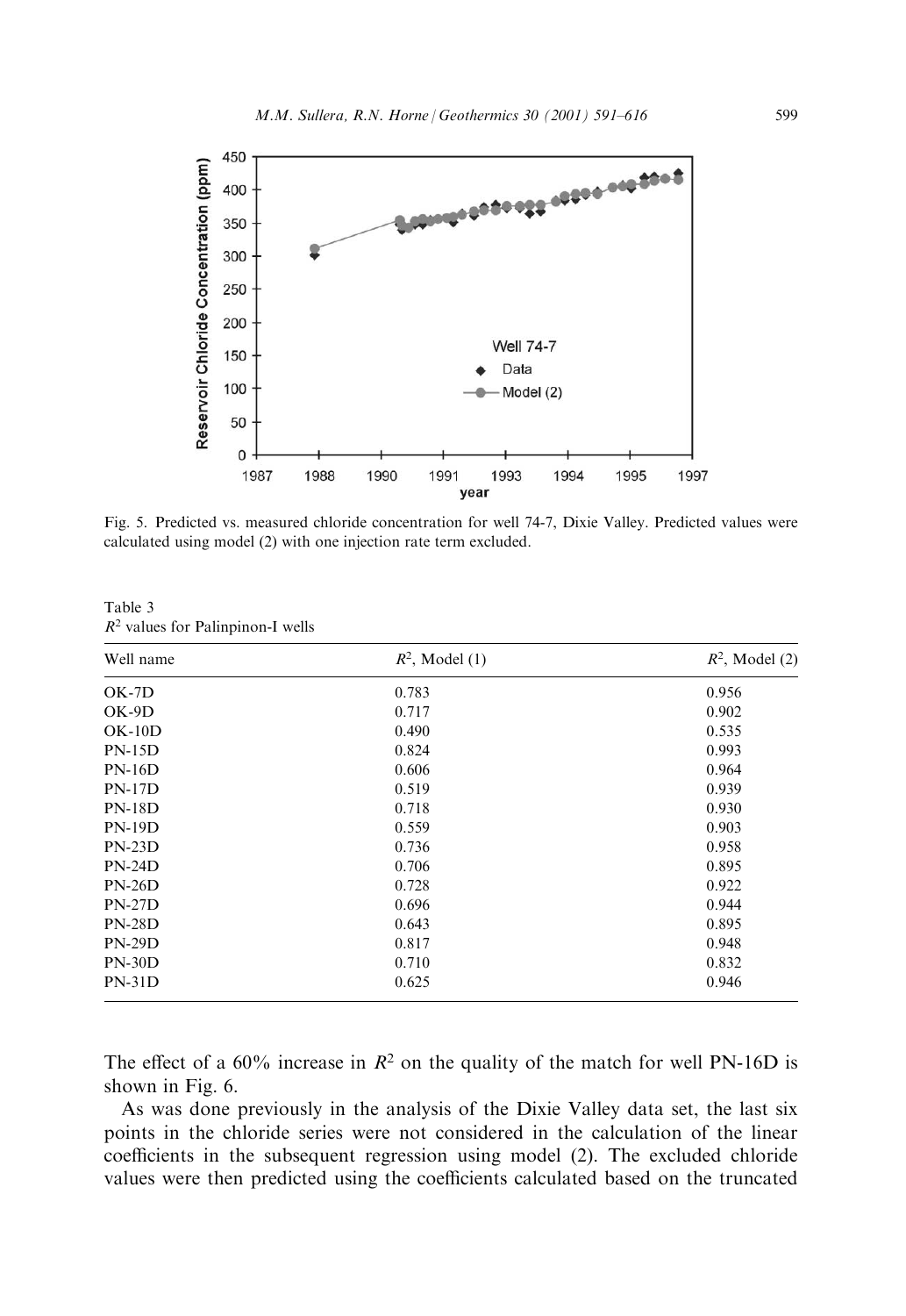

Fig. 6. Predicted vs. measured chloride concentration for well PN-16D, Palinpinon-I, using models (1) and (2).

data set. Deviations of predicted chloride values from actual data for the Palinpinon-I data set were relatively high (with a maximum of about 20%) compared to those of Dixie Valley. Model (2) overpredicted the chloride for well OK-9D (Fig. 7) and underpredicted it for well PN-19D (Fig. 8).

As with the Dixie Valley data set, the increasing deviations may be explained by the fact that the linear form of the time term does not account properly for the general trend in chloride with time. Moreover, the relatively high values of the deviations suggest that the injection rate terms contribute significantly to the model but that their contribution has not been assessed adequately.

Table 4 shows that the time term coefficients for this data set are only one to two orders of magnitude higher than the injection rate coefficients, as compared to five to eight orders of magnitude in the Dixie Valley data set. This is due to the more textured nature of the Palinpinon-I data, which are characterized by marked dips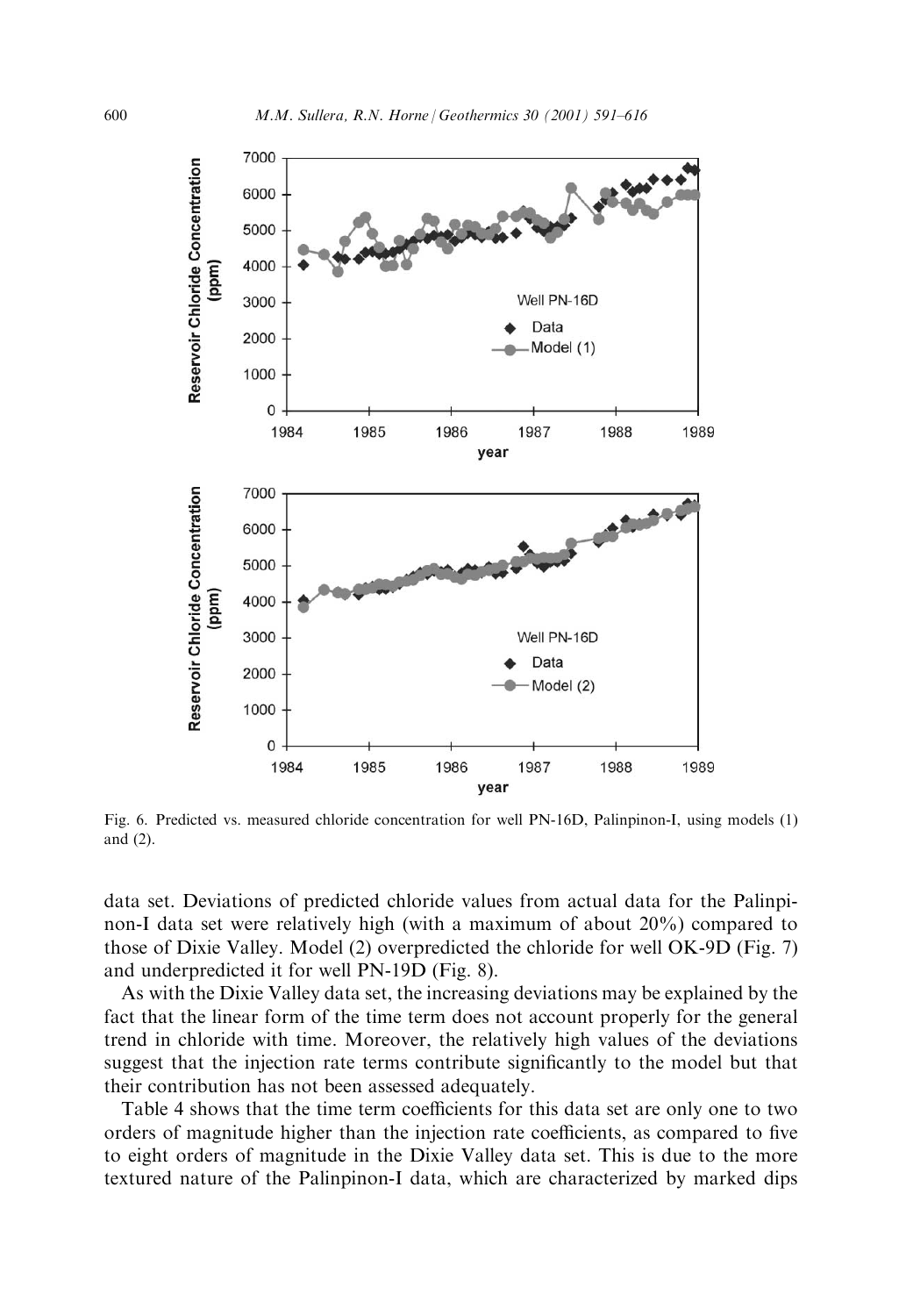

Fig. 7. Predicted vs. measured chloride concentration for well OK-9D, Palinpinon-I. Model (2) coefficients were calculated with the last six data points excluded.



Fig. 8. Predicted vs. measured chloride concentration for well PN-19D, Palinpinon-I. Model (2) coefficients were calculated with the last six data points excluded.

and bumps that are superimposed on the general increasing trend in chloride. Since the dips and bumps that are accounted for by the injection rate terms are of substantial magnitude, the injection rate coefficients had high absolute values compared to those calculated for the relatively untextured Dixie Valley data set.

It is also important to note that, contrary to expectation, some of the injection rate coefficients had negative values. This implies that the operation of injection wells corresponding to those negative coefficients would actually lessen the percentage of injectate being produced. One explanation is that the injectors with negative coefficients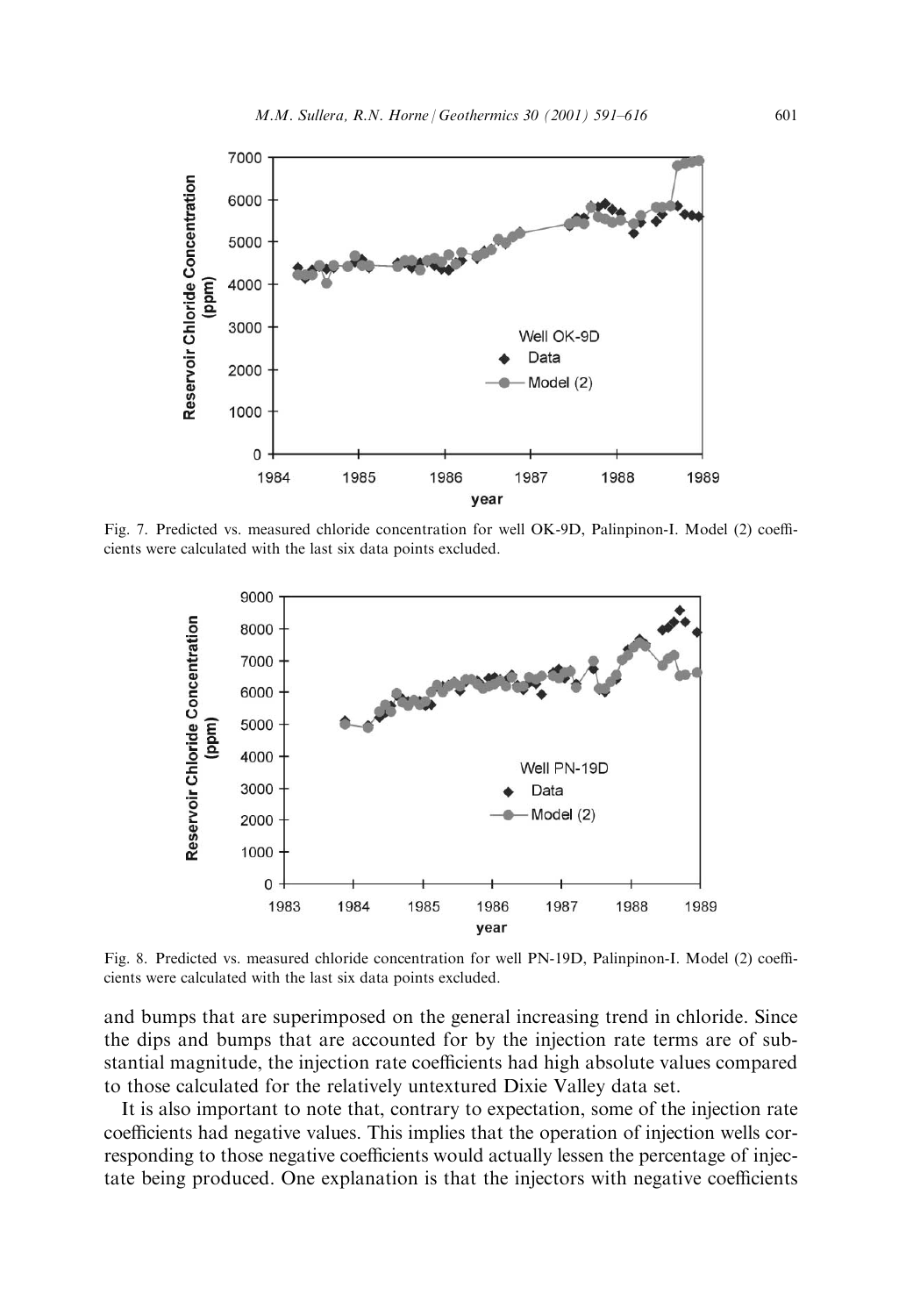|                 | Production wells |               |               |               |               |               |               |               |
|-----------------|------------------|---------------|---------------|---------------|---------------|---------------|---------------|---------------|
| Model parameter | $OK-7D$          | $OK-9D$       | $OK-10D$      | $PN-15D$      | $PN-16D$      | $PN-17D$      | $PN-18D$      | $PN-19D$      |
| a <sub>0</sub>  | 5292.15          | 4290.85       | 3875.44       | 4761.51       | 3824.35       | 4917.71       | 4758.59       | 5043.93       |
| Injection wells |                  |               |               |               |               |               |               |               |
| $PN-1RD$        | $4.49E + 00$     | $1.15E + 00$  | $3.31E + 00$  | $2.56E + 00$  | $1.09E + 00$  | $1.04E + 01$  | $1.81E + 00$  | $-8.37E-01$   |
| PN-2RD          | $-2.49E + 01$    | $-7.06E + 00$ | $-2.27E + 00$ | $-7.73E + 00$ | $-5.82E-01$   | $-1.13E + 01$ | $-2.27E + 01$ | $1.01E + 00$  |
| PN-3RD          | $1.37E + 00$     | $5.97E + 00$  | $-2.64E + 00$ | $1.88E + 00$  | $-3.81E + 00$ | $-3.48E + 01$ | $-1.40E + 00$ | $-9.77E + 00$ |
| PN-4RD          | $-1.75E + 00$    | $6.28E + 00$  | 9.97E-01      | $-1.63E + 01$ | $-5.25E-01$   | $1.04E + 00$  | $-6.84E + 00$ | $-3.38E + 00$ |
| PN-5RD          | $1.38E + 01$     | $-1.46E + 01$ | $-3.48E + 00$ | $1.01E + 01$  | $-4.68E-01$   | $2.47E + 01$  | $7.15E + 00$  | $7.57E + 00$  |
| PN-6RD          | $-4.51E + 00$    | 8.91E-01      | $3.62E + 00$  | $1.97E + 00$  | $-4.20E-01$   | $2.72E + 00$  | $-1.75E + 00$ | $-4.68E + 00$ |
| PN-7RD          | $5.69E + 00$     | $-5.69E + 00$ | $1.15E + 01$  | $1.67E + 01$  | $7.65E + 00$  | $9.72E + 00$  | $-4.55E + 00$ | 4.97E-01      |
| PN-8RD          | $2.56E + 00$     | $-1.64E-01$   | 6.77E-01      | 9.05E-01      | $2.36E + 00$  | $-1.49E + 01$ | $4.69E + 00$  | $4.92E + 00$  |
| PN-9RD          | $1.07E + 01$     | $5.81E + 00$  | $-1.99E + 00$ | $-9.65E + 00$ | 9.92E-01      | $-1.04E + 01$ | $2.15E + 00$  | $-1.61E + 00$ |
| b               | 683.31           | 322.12        | 123.82        | 707.56        | 590.02        | 881.05        | 670.13        | 621.24        |
| Model parameter | $PN-23D$         | $PN-24D$      | $PN-26D$      | $PN-27D$      | $PN-28D$      | $PN-29D$      | $PN-30D$      | $PN-31D$      |
| a <sub>0</sub>  | 4434.14          | 3770.09       | 5552.84       | 3949.51       | 5843.37       | 5233.71       | 4360.31       | 4365.67       |
| Injection wells |                  |               |               |               |               |               |               |               |
| $PN-1RD$        | 9.54E-02         | $-2.48E-01$   | $7.56E + 00$  | 9.03E-01      | $6.16E + 00$  | $2.01E + 00$  | $-4.14E-01$   | $1.33E + 00$  |
| PN-2RD          | $-6.39E + 00$    | $-4.68E + 00$ | $-1.22E + 01$ | $-6.89E + 00$ | $-1.90E + 01$ | $-1.99E + 01$ | $-2.95E + 00$ | 2.01E-01      |
| PN-3RD          | $4.71E + 00$     | $-5.60E + 00$ | $1.04E + 00$  | $1.54E + 00$  | $-1.06E + 00$ | $3.81E + 00$  | $3.96E + 00$  | $-2.84E + 00$ |
| PN-4RD          | $3.02E + 00$     | $-7.31E + 00$ | $-1.15E + 00$ | $1.06E + 01$  | $-2.98E + 00$ | $-1.92E + 00$ | 8.92E-01      | $-5.57E + 00$ |
| PN-5RD          | $-1.46E + 00$    | $2.85E + 00$  | $1.36E + 01$  | $-1.42E + 01$ | $5.99E + 00$  | $3.28E + 00$  | $3.24E + 00$  | $5.36E + 00$  |
| PN-6RD          | $-1.92E + 00$    | $4.09E + 00$  | 4.53E-01      | 8.73E-01      | $-4.56E + 00$ | $-4.24E + 00$ | $-2.65E-01$   | $-1.63E + 00$ |
| PN-7RD          | $-3.10E + 00$    | $2.32E + 01$  | $6.82E + 00$  | $-5.24E + 00$ | $6.31E + 00$  | $-3.36E + 00$ | $-3.00E + 00$ | $-2.40E + 00$ |
| PN-8RD          | $-1.86E + 00$    | $7.24E + 00$  | $3.87E + 00$  | $-6.15E-01$   | $2.28E + 00$  | $1.31E + 00$  | $-3.07E + 00$ | $4.79E + 00$  |
| PN-9RD          | $1.71E + 00$     | $9.74E + 00$  | $3.93E + 00$  | $1.11E + 01$  | $6.52E-01$    | $9.01E + 00$  | $-1.15E-01$   | $6.85E + 00$  |
| b               | 475.82           | 661.45        | 685.95        | 569.91        | 708.20        | 836.91        | 189.52        | 677.22        |

# Table 4 Model (2) coefficients for Palinpinon-I production wells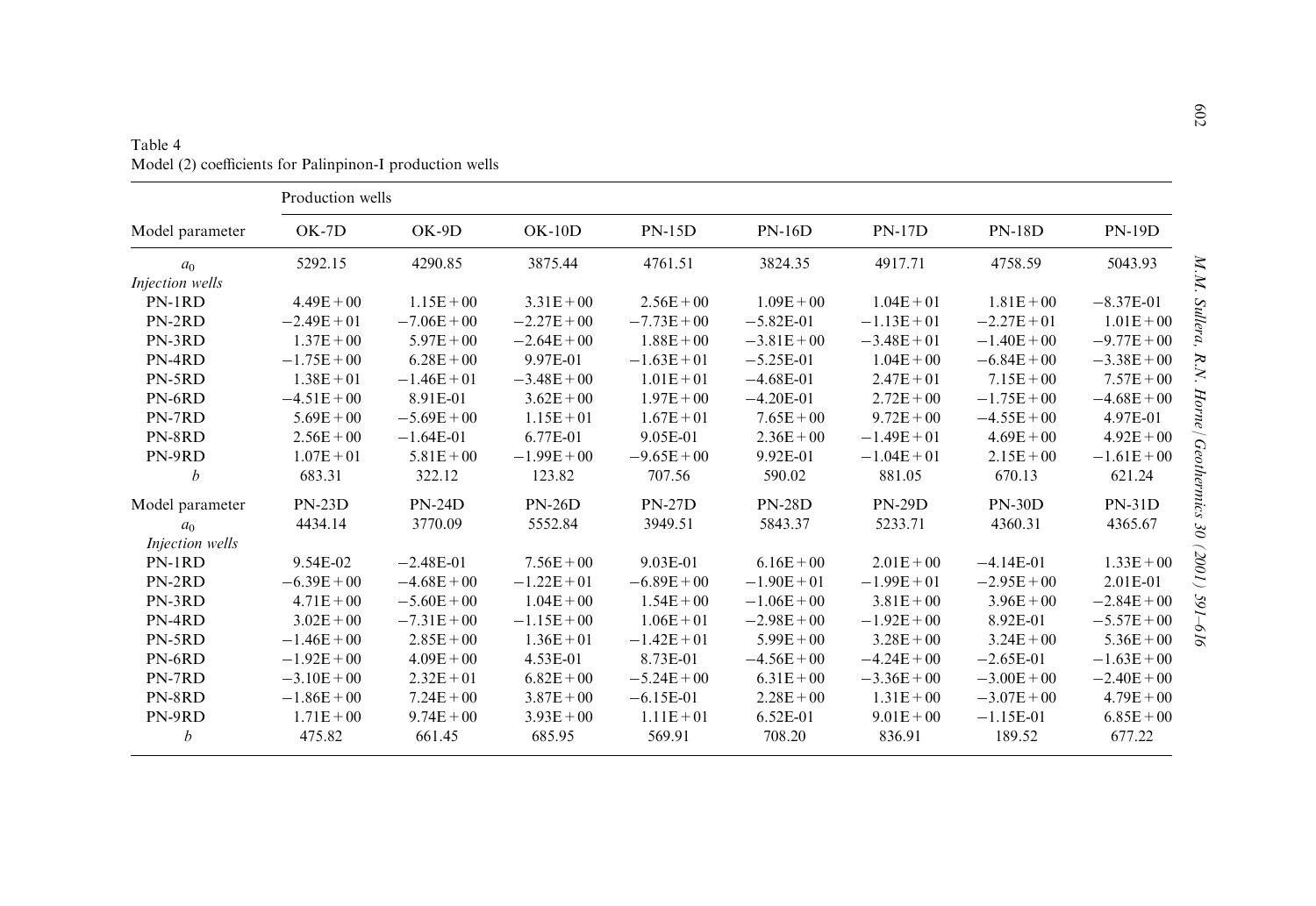could be diverting the flow from the other injectors away from the production well. It is also possible that increased injection to the well with negative coefficient prevents inflow of natural recharge fluids with higher chloride concentration.

#### 2.2. Improvements

The linear form of the time term in model (2) was a very convenient assumption we made despite the nonlinear trend in chloride that was readily apparent from the data. Use of the linear time term in the previous section gave an indication of how much the time variable accounted for variations in chloride. For both Dixie Valley and Palinpinon-I, the high values of time term coefficients showed that the time term contributed very significantly to the chloride model. These observations provided the motivation to identify the correct form of the time term or, equivalently, the general trend in chloride with time. Wavelet analysis was chosen for this task.

Based on the results of the analysis of the Dixie Valley data set, it was concluded that the effects of individual injection rate terms on chloride were trivial because their corresponding coefficients were very small compared to the coefficient of the time term. But is the significance of a variable's contribution to the regression solution really reflected by the magnitude of its coefficient in the regression equation? Would the comparison of those small coefficients from Dixie Valley result in as meaningful and valid conclusions as those derived from comparison of the bigger coefficients in Palinpinon-I?

Regression using model (2) gave us  $R^2$  values that are very close to unity, signifying that the variation in chloride is almost entirely predictable from the model. Ironically, model (2) yielded regression coefficients that could not be generalized from the early to the later portion of the data set; that is, the model had poor predictive capability. Possible reasons for these discrepancies are discussed in the following section.

#### 3. Multiple regression

The high values of  $\mathbb{R}^2$  coupled with the poor predictive capacity of model (2) suggested that this was due to having a sample size that is too small relative to the number of variables in the linear model (e.g. overfitting, Tabachnick and Fidell, 1996). To illustrate the point, consider the case of bivariate regression where a straight line  $(y = mx + b)$  is fitted through the data points. When calculating the parameters m and b, the square of the prediction error (graphically, the deviation of the data points from the 'best fit' line) is minimized. In the extreme case where only two data points are available, the minimization problem reduces to a deterministic problem;  $m$  and  $b$  are calculated exactly, based on the two data points, and the solution becomes perfect (and meaningless). Tabachnick and Fidell (1996) suggest the following generalizations:

$$
N \ge 50 + 8m
$$
 for testing  $R^2$   

$$
N \ge 104 + m
$$
 for testing individual coefficients (4)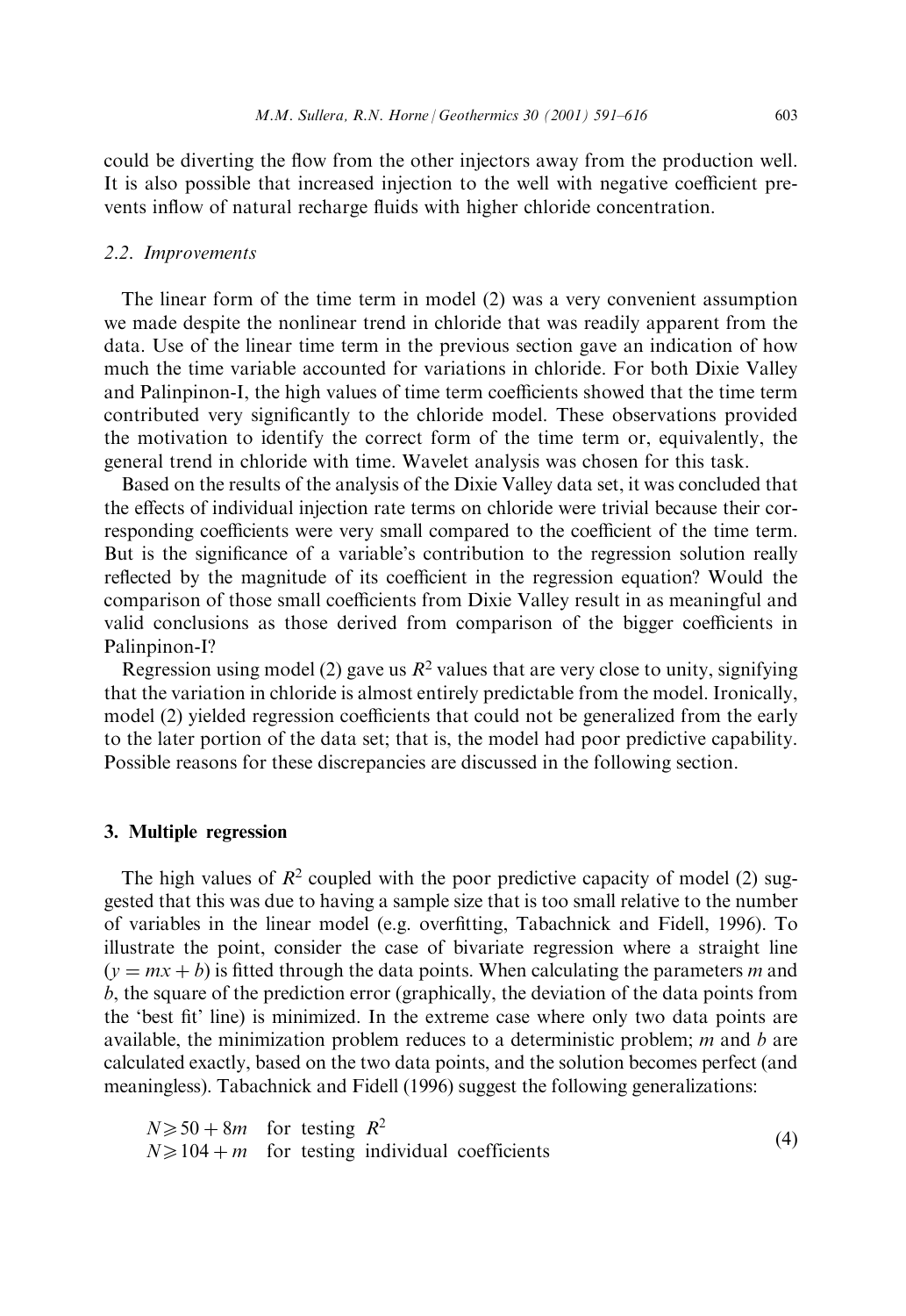Tables 5 and 6 show that for both Dixie Valley and Palinpinon-I, too few data points were used in the regression analysis. This means that the  $R<sup>2</sup>$  values and coefficients calculated previously were only artifacts of the data analyzed and do not generalize to extensions of the chloride series. The restriction on the amount of data required prevented analysis of the Dixie Valley data set. Fortunately, a larger data set from Palinpinon-I was made available by PNOC-EDC. In instances where even

| $m=9$ , model $(2)^a$ |              |              |             |  |
|-----------------------|--------------|--------------|-------------|--|
| Well name             | Actual $N^a$ | $(50 + 8 m)$ | $(104 + m)$ |  |
| $27 - 33$             | 32           | 122          | 113         |  |
| 28-33                 | 31           | 122          | 113         |  |
| $45 - 33$             | 36           | 122          | 113         |  |
| $63 - 7$              | 44           | 122          | 113         |  |
| $73 - 7$              | 39           | 122          | 113         |  |
| $74 - 7$              | 31           | 122          | 113         |  |
| $76 - 7$              | 56           | 122          | 113         |  |
| $82 - 7$              | 42           | 122          | 113         |  |
| $84 - 7$              | 28           | 122          | 113         |  |

Table 5 Number of data points in Dixie Valley data set

 $\alpha$  m is the number of IVs and N is the number of data points included in the analysis.

| $m = 10$ , model $(2)^a$ |              |             |  |  |
|--------------------------|--------------|-------------|--|--|
| Actual $N^a$             | $(50 + 8 m)$ | $(104 + m)$ |  |  |
| 53                       | 130          | 114         |  |  |
| 44                       | 130          | 114         |  |  |
| 55                       | 130          | 114         |  |  |
| 25                       | 130          | 114         |  |  |
| 47                       | 130          | 114         |  |  |
| 24                       | 130          | 114         |  |  |
| 46                       | 130          | 114         |  |  |
| 52                       | 130          | 114         |  |  |
| 54                       | 130          | 114         |  |  |
| 30                       | 130          | 114         |  |  |
| 37                       | 130          | 114         |  |  |
| 37                       | 130          | 114         |  |  |
| 36                       | 130          | 114         |  |  |
| 54                       | 130          | 114         |  |  |
| 52                       | 130          | 114         |  |  |
| 50                       | 130          | 114         |  |  |
|                          |              |             |  |  |

Table 6 Number of data points in Palinpinon-I data seta

 $^{\text{a}}$  *m* is the number of IVs and *N* is the number of data points included in the analysis.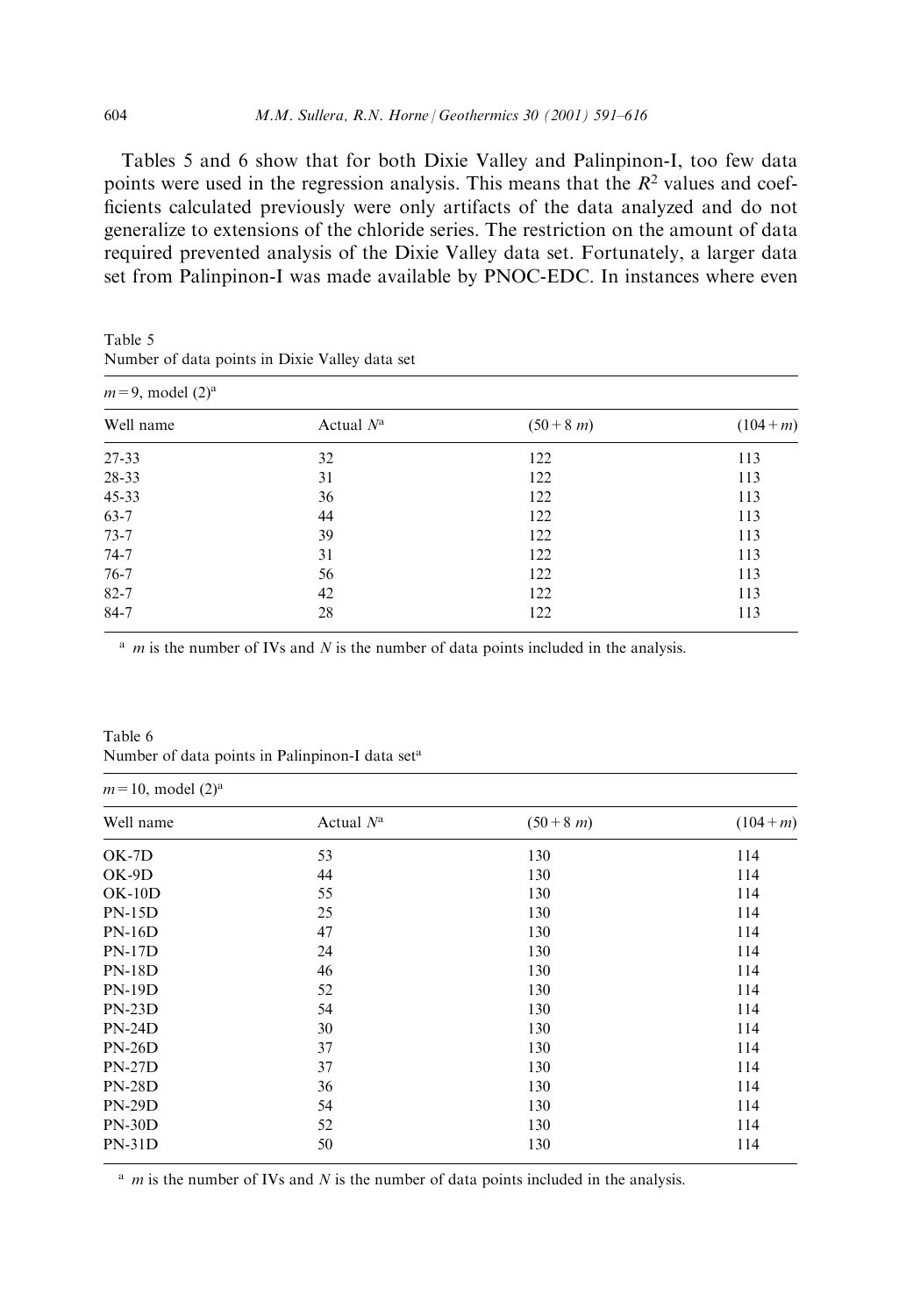the extended data set was short of the required amount of data, the only possible solution was to reduce the number of terms in the model to include only those which contribute significantly to the regression solution. The procedure for choosing the important terms is discussed later in this section.

It is worth noting here that the addition of the time term to model (1) pushed the regression problem towards the deterministic region as it lowered the data-toparameter ratio. This accounts for the observed increase in  $R<sup>2</sup>$  values described above.

A second issue was the suitability of inferring the contribution of injection rate terms to the regression solution from the sizes of the coefficients alone. According to Tabachnick and Fidell (1996), interpretation of the multivariate solution based on the sizes of the coefficients alone is strictly possible only in the case where all the independent variables (IVs; injection rates and time in the case of model 2) are independent of each other. Disregarding the issue of interdependence between IVs, there are statistical tests that allow us to tell whether the unique contribution of an IV as represented by its coefficient is significantly different from zero or not; that is, it tells one whether to accept or reject the hypothesis that the coefficient of an IV is zero. One such test is the probability or P-test. According to this test, there is a  $(100 - x)\%$  probability that an IV is important to the regression solution or, equivalently, its coefficient is not equal to zero if its P-value is less than or equal to  $x\%$ . It is common practice to set x to 5%; hence, there is a 95% certainty that the coefficient of an IV is not equal to zero if its P-value is less than or equal to 0.05. Calculation of P-values is discussed by Bowerman and O'Connell (1990) and is done automatically by the Microsoft Excel regression macro that we used. Note again that the P-test does not take into account the interdependence between IVs.

Considering the need to eliminate unimportant terms in the linear model to meet the data requirement as discussed previously and taking care not to exclude IVs whose importance is masked by their interdependence with other IVs, we have proposed the following procedure for subsequent applications of multiple regression analysis:

- 1. To economize on IVs, temporarily set aside variables with P-values higher than 0.05;
- 2. Also, eliminate IVs with P-values lower than 0.05 and low values of simple correlation, r;
- 3. Inspect IVs that were eliminated in step 1 and put those with high  $r$  back to the model;
- 4. Perform another regression using the reduced model and interpret the results of this regression.

There are several possible variations to the preceding procedure and the one outlined above may not be the best but the important point to consider is the need to be aware of the possible complications that prevent straightforward interpretation of regression results based on the magnitude of coefficients alone.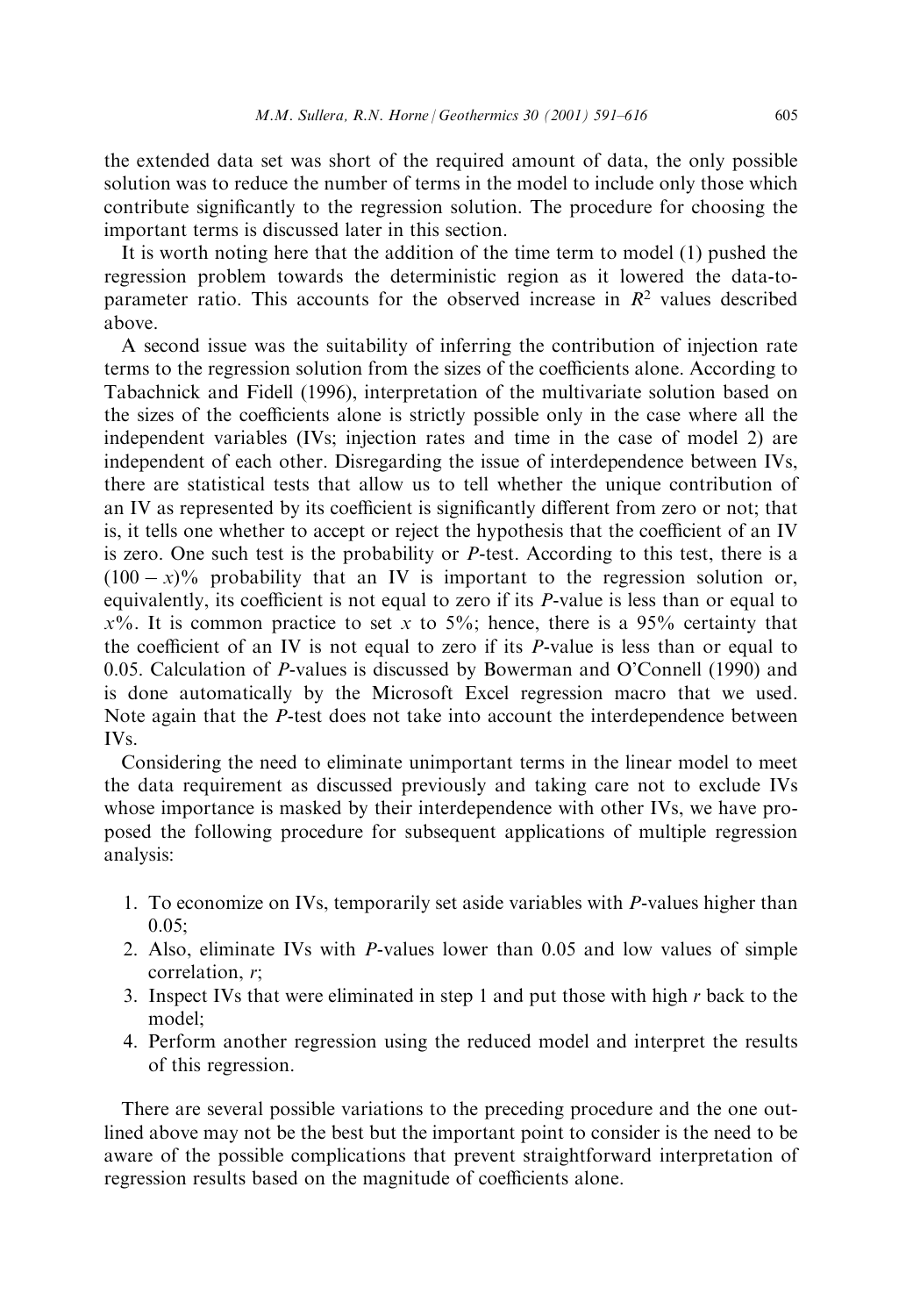# 4. Wavelet analysis

An alternative approach is to use wavelet analysis, which has recently been applied to the analysis of production data from oil fields (Jansen and Kelkar, 1997). Wavelet analysis allows examination of the features of a signal of any size by decomposing the signal to different *detail* levels and a coarse *approximation*. The *approximation* retains the general trend with time while the details bear information on the signal's fluctuations at different time scales. Fig. 9 illustrates the concept using the chloride concentration signal from well OK-7D from Palinpinon-I. It is worth emphasizing that the approximation to OK-7D chloride shown in Fig. 9 demonstrates that the general trend in chloride is nonlinear, contrary to the assumption in model (2).

Since the effect of changing injection rates is expected to manifest itself as shortterm variations in reservoir chloride concentrations, analysis of the detail functions instead of the approximation functions is more appropriate. Also, because the approximation functions isolate and retain the general trend in chloride with time, multiple regression of the details does not require a time term in the linear model. Thus, we used the following model:

$$
Cl_p = a_1 Q_{I1} + a_2 Q_{I2} + a_3 Q_{I3} + \dots + a_n Q_{In}
$$
 (5)



Fig. 9. Wavelet decomposition: breaking a function down into a very coarse approximation, with an ordered sequence of detail functions making up the difference. Here, the chloride concentration of well OK-7D is decomposed into an approximation and four detail functions.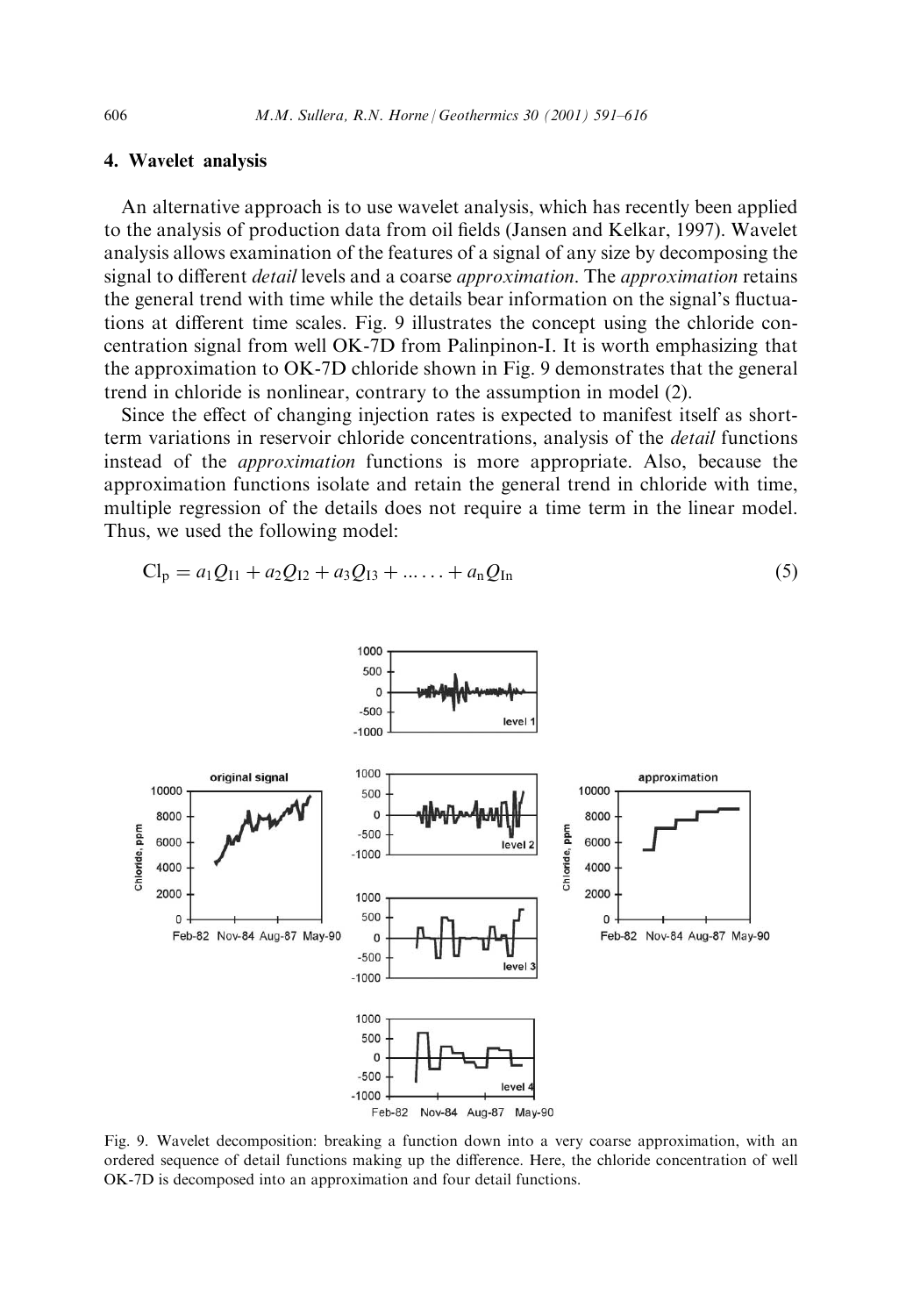where  $Cl_p$  = chloride concentration detail in production well, P,  $Q_{\text{In}}$ =injection rate detail in injection well I<sub>n</sub>,  $a_n$ =linear coefficient of well I<sub>n</sub>

Comparison of coefficients obtained by using model (5) allows us to differentiate the degree of connectivity of different injectors to a given producer. Since details are deviations from local averages, multiple regression using details ignores the differences in base chloride levels between producers. Regression results for different producers may therefore be intercorrelated; more specifically, the coefficients obtained may be used to compare the contributions of an injector to different production wells and, consequently, to verify any conclusions drawn from the analysis against tracer test results.

The choice of modeling details over approximations was an obvious and straightforward decision. The appropriate detail level to model was less obvious, however. It seemed reasonable at first to assume that the best choice is the one that will give the highest  $R^2$  value. Investigation of the  $R^2$  values obtained from modeling the chloride details of OK-7D invalidated that assumption. Table 7 shows that at level 4, the regression coefficient becomes unity, signifying a perfect correlation, and correlation at succeeding levels remains perfect. As the decomposition level goes up, the detail will have longer time intervals with constant values. This effectively reduces the amount of data to be modeled and results to a perfect, meaningless correlation. The choice is thus narrowed down to levels 1, 2, and 3.

Visual inspection of injection and chloride details showed that the correspondence between changes in chloride concentration and changes in injection rate is more readily visible at level 3. In Fig. 10 the level 3 details of injection wells PN-6RD and PN-9RD closely follow the detail of OK-7D chloride during intervals when injection to these wells is high. Some degree of correspondence at levels 1 and 2 is also apparent from Fig. 11 though not quite as obviously as in level 3. Thus, all three levels of detail were analyzed.

As was done in previous analyses, the chloride data that were recorded at irregular time intervals were converted to monthly average values to put them in the same time basis as the injection rates. Since wavelet analysis requires that data be available in the entire time interval being analyzed, missing chloride data were linearly interpolated. Interpolation was done over maximum intervals of six months and only when no drastic fluctuations were apparent within six months of the interval where interpolation was to be done. Where interpolation was not possible, only the longest continuous portion of the data series was analyzed.

Table 7  $R<sup>2</sup>$  values for multiple regression of OK-7D chloride detail

| Detail level   | $R^2$ |
|----------------|-------|
|                | 0.202 |
| 2              | 0.530 |
| 3              | 0.853 |
| $\overline{4}$ | 1.000 |
| 5              | 1.000 |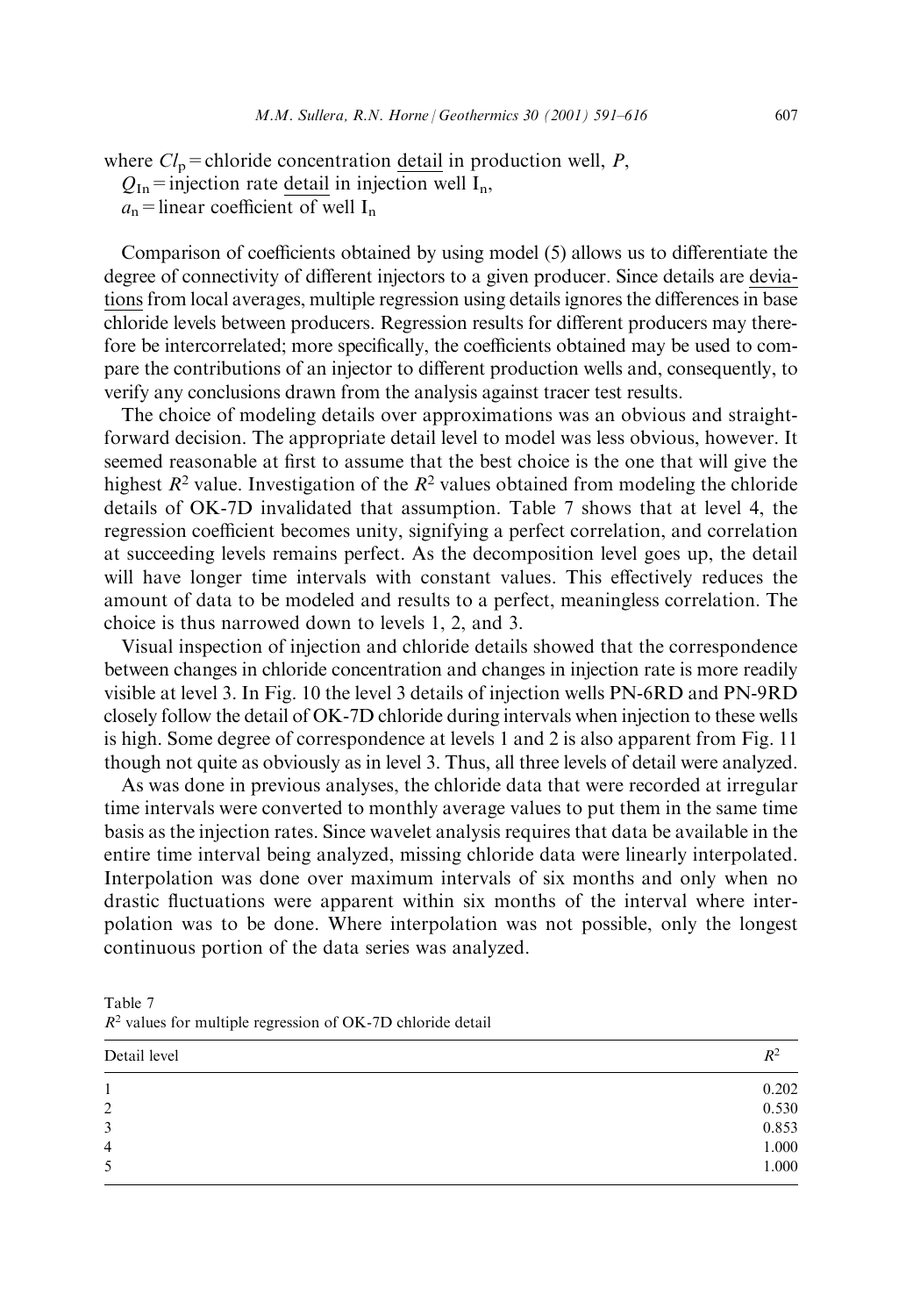

Fig. 10. (a) Level 3 detail of OK-7D chloride—thin line; level 3 detail of PN-6RD injection rate—thick line. (b) Level 3 detail of OK-7D chloride—thin line; level 3 detail of PN-9RD injection rate—thick line. (c) PN-6RD injection rate. (d) PN-9RD injection rate. Level 3 details of wells PN-6RD and PN-9RD closely follow the detail of OK-7D chloride during intervals when injection to these wells is high.

PN-6RD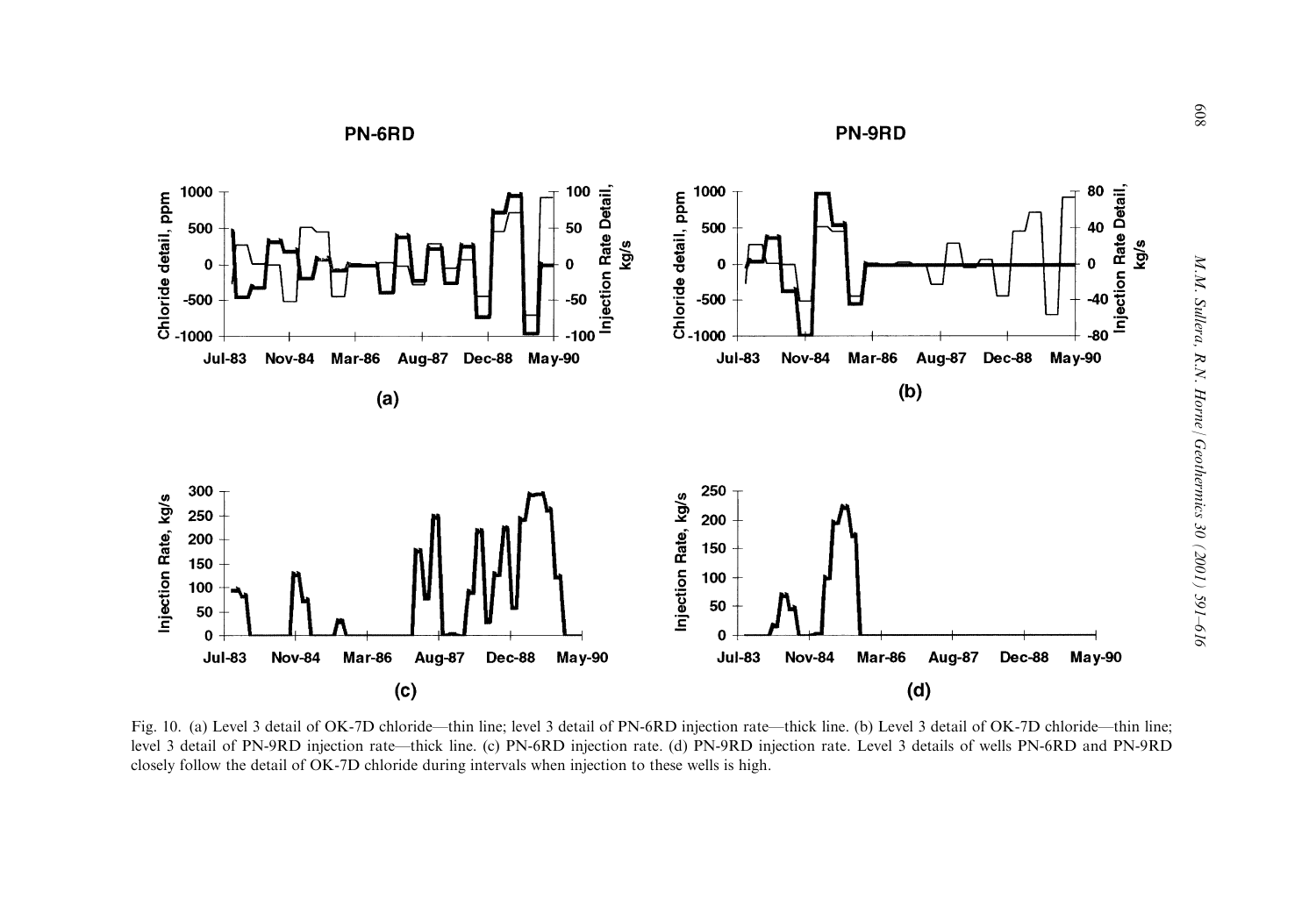

Fig. 11. (a) Level 1 detail of OK-7D chloride—solid line; level 1 detail of PN-6RD injection rate—dashed line. (b) Level 1 detail of OK-7D chloride—solid line; level 1 detail of PN-9RD injection rate- dashed line. (c) Level 2 detail of OK-7D chloride—solid line; level 2 detail of PN-6RD injection rate-dashed line. (d) Level 2 detail of OK-7D chloride—solid line; level 2 detail of PN-9RD injection rate—dashed line.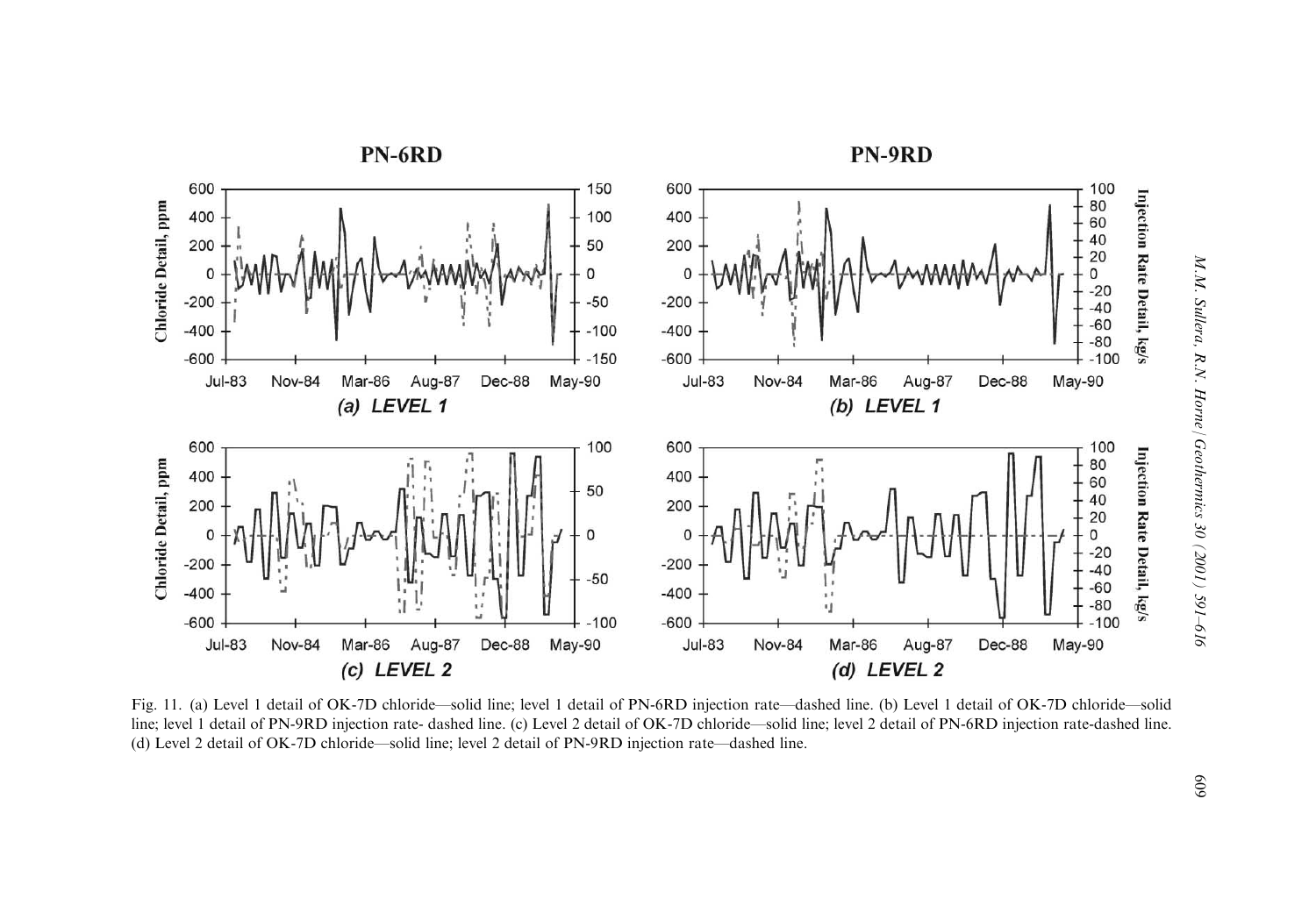When taking wavelet transforms of discrete data, the algorithms used require that the data set size be a power of two. A common way to precondition the data when this is not true is to ''pad with zeroes,'' that is, to increase the size of the data set to the next larger power of two. Although this is a reasonable approach, it is problematic in that it ''dilutes'' the signal near the end of the original data set since wavelet coefficients will have zeroes averaged into their computation (Ogden, 1997). Matlab, the program used to take the wavelet transform of our data, apparently utilizes this data preprocessing procedure, as evidenced by the inaccurate reconstruction near the end of the data series. It was therefore necessary to truncate the detail component functions used in regression analysis to eliminate the end effects of padding with zeroes. Plots of wavelet component functions retain the end effects but in the analysis three to six data points were eliminated from the details series.

In about 1990, the bulk of the injection in Palinpinon-I was moved farther away from the production sector, resulting in some injection wells being shut off and new ones being operated. Thus, based on operating time, injection wells in Palinpinon-I can be grouped into those that operated between 1983 and 1990, those that started to inject in 1990 and are still injecting, and those that have been injecting since 1983 and are still injecting. It is logical to assume that regression analysis will be best able to assess the degree of contribution of injection wells if all the wells are operating during the time interval over which the regression is done. So, where possible, the chloride series was divided into two time intervals, 1983 to 1990 and 1990 to present. The regression analysis included only wells that were operating during those periods.

Regression was done for levels 1, 2, and 3 of the detail functions, using the procedure outlined earlier. In some cases, that procedure had to be applied repeatedly until the number of terms left in the linear model is such that the data size requirement is met (or almost met). When eliminating injection well terms that had small  $r$ values, care was taken not to remove wells that operated only for very short periods of time (the small r values in these cases are unnatural effects of the scarcity of correlatable data).

## 4.1. Checking results against tracer test data

Two sets of radioactive tracer test results were available for comparison with the results of this analysis. One test was conducted on well PN-9RD and one on OK-12RD. Both sets were reported by Macario (1991) and are reproduced in Table 8. Macario (1991) defined mean transit time as the time it takes for half of the tracer return to reach the production well. Assuming that the mean transit time measures the degree of connectivity between the injector tested and a producer (lower transit times corresponding to stronger connections), Table 8 lists the production wells in order of decreasing connectivity with the injector. Correspondingly, Tables 9 and 10 list the wells affected by OK-12RD and PN-9RD, respectively, in the order of decreasing coefficients based on regression on all three wavelet detail levels.

Table 10 shows, with the exception of one well, that all wells affected by PN-9RD had positive coefficients. Comparison of Table 10 with Table 8 shows that tracer return was indeed monitored in all wells shown by regression analysis to be affected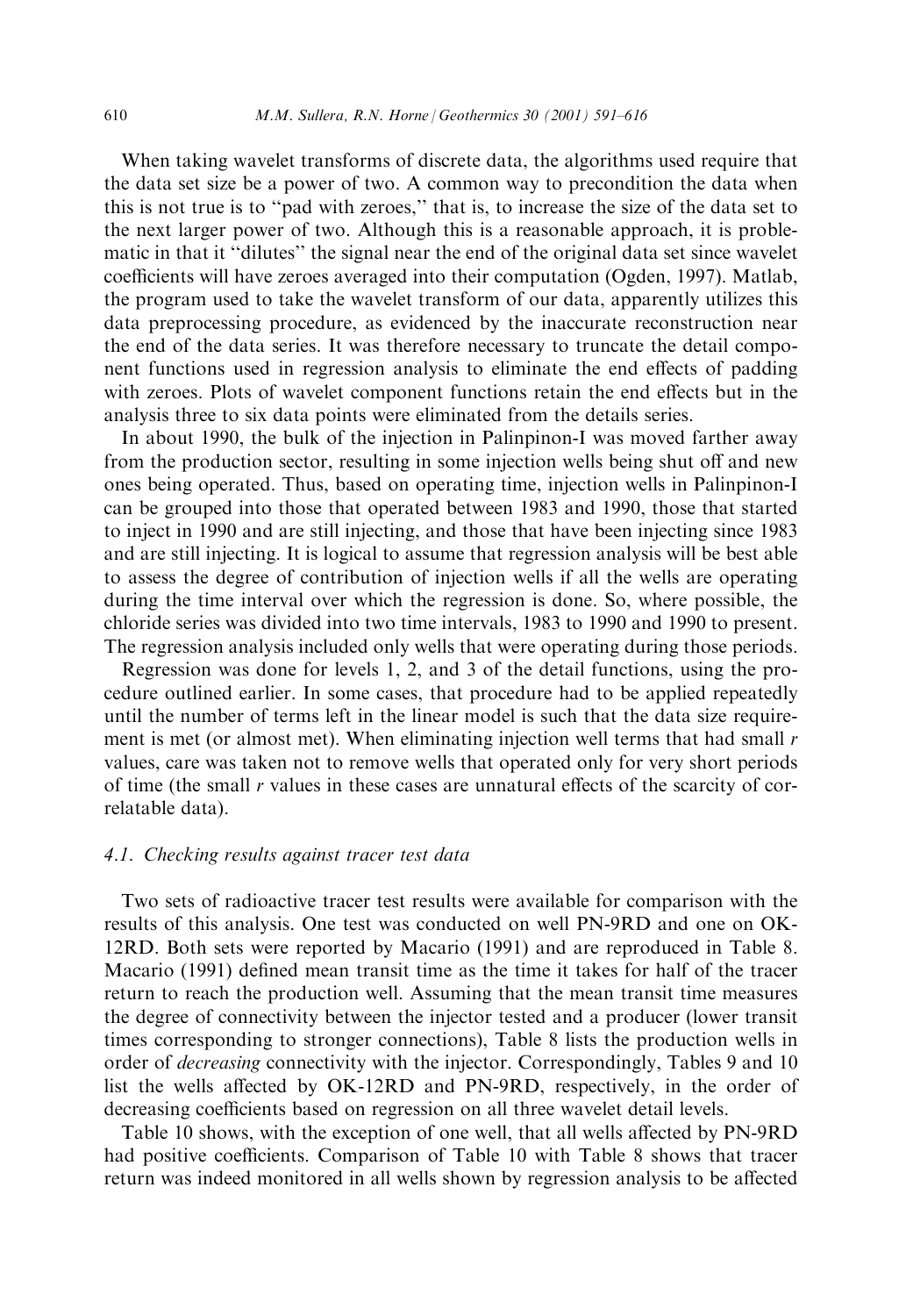Table 8 Radioactive tracer test results for PN-9RD and OK-12RD

| Monitored well <sup>a</sup> | Mean transit time, days |
|-----------------------------|-------------------------|
| PN-9RD tracer test          |                         |
| $OK-7D$                     | 5.4                     |
| $PN-26D$                    | 13                      |
| $PN-28D$                    | 14                      |
| $PN-29D$                    | 15.4                    |
| $PN-30D$                    | 15.7                    |
| $PN-23D$                    | 15.8                    |
| $PN-16D$                    | 16                      |
| $PN-19D$                    | 16                      |
| $PN-31D$                    | 16                      |
| $PN-18D$                    | 17.2                    |
| OK-9D                       | Monitored, no return    |
| OK-12RD tracer test         |                         |
| $PN-15D$                    | 7.3                     |
| $OK-10D$                    | 13.8                    |
| $OK-7D$                     | 14.6                    |
| $PN-29D$                    | Monitored, no return    |

<sup>a</sup> Only wells which have chloride data are reported here.

#### Table 9 Regression results for OK-12RD

| Affected well  | Coefficient |
|----------------|-------------|
| Detail level 1 |             |
| $OK-10D$       | 12.38       |
| Detail level 2 |             |
| $PN-23D$       | 2.46        |
| $PN-29D$       | $-4.05$     |
| $PN-31D$       | $-10.82$    |
| Detail level 3 |             |
| $PN-15D$       | 125.27      |
| $PN-16D$       | $-7.40$     |
| $PN-29D$       | $-3.34$     |
| $PN-30D$       | 6.15        |

by well PN-9RD, including PN-29D, which had a negative coefficient. More importantly it shows that the order of the strength of connection between PN-9RD and the wells monitored in the tracer test was most closely mimicked by the results of regression on detail level 3 with OK-7D showing the strongest connection to PN-9RD and PN-29D, PN-16D and PN-23D displaying connections of about the same strength.

On the other hand, comparison of Table 9 with Table 8 shows that tracer return was observed in two of the seven wells shown by regression analysis to be affected by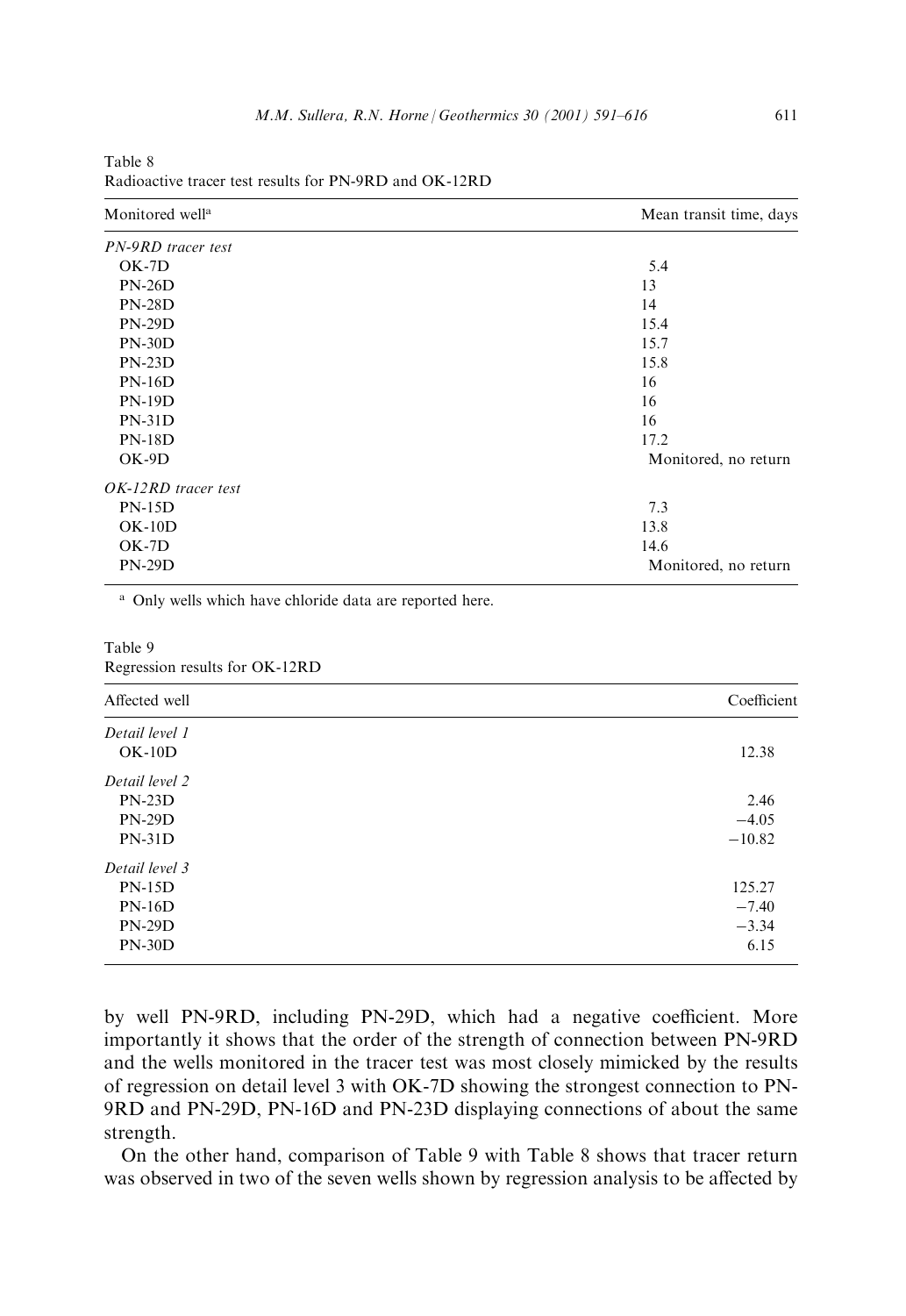| Table 10                      |  |  |
|-------------------------------|--|--|
| Regression results for PN-9RD |  |  |

| Affected well  | Coefficient |
|----------------|-------------|
| Detail level 1 |             |
| $PN-30D$       | 5.74        |
| $PN-29D$       | 3.99        |
| $PN-16D$       | 1.47        |
| Detail level 2 |             |
| $PN-19D$       | 4.87        |
| $PN-18D$       | 4.06        |
| $OK-7D$        | 2.96        |
| $PN-16D$       | 2.02        |
| $PN-29D$       | $-11.65$    |
| Detail level 3 |             |
| $OK-7D$        | 9.4         |
| $PN-29D$       | 1.83        |
| $PN-16D$       | 0.92        |
| $PN-23D$       | 0.43        |

well OK-12RD. Four of the seven wells were not monitored during the tracer test. The well which is most connected to PN-9RD based on the tracer test had the highest coefficient at level 3 regression; the same is true for OK-12RD.

Based on these observations we have concluded that regression analysis of details at level 3 best assesses the degree of connectivity between wells: high positive coefficients correspond to strong connections, and negative and low positive coefficients correspond to weak connections.

Harper and Jordan (1985) reported the following observation: from May 1984 to October 1984 a large increase in reservoir chloride occurred in production wells PN-19D, 23D, 29D, 31D, OK-7D and OK-9D when reinjection was shifted to the wells PN-7RD and PN-8RD. This observation matches the results of level 3 detail analysis for well PN-8RD as outlined in Table 11: OK-7D, PN-19D, and PN-31D were all found to be strongly connected with PN-8RD. PN-23D,-29D, and OK-9D may have been receiving reinjection returns from OK-7D but no injection rate data from OK-7D were available to allow verification with regression results.

On the other hand, Amistoso and Orizonte (1997) reported that OK-10D and PN-20D experienced enhanced steam flows, which they attributed to reinjection fluids intruding into the production sector at deeper levels. They considered wells TC-2RD, TC-4RD, PN-3RD and PN-5RD to be wells that are providing pressure support to the reservoir due to deep injection but attributed the enhanced steam flow in OK-10D and PN-20D to TC-2RD and TC-4RD, specifically. Regression analysis results for these wells (Tables 12–14), however, show that OK-10D was not affected by TC-2RD. Rather, it was affected by PN-1RD, PN-2RD, and PN-3RD between 1986 and 1990, and by PN-3RD, TC-3R, N3 and OK-3R between 1990 and 1996. It is worth noting that the effect of PN-3RD on OK-10D was found to be consistent between the intervals 1986–1990 and 1990–1996, as reflected by close r values for the two periods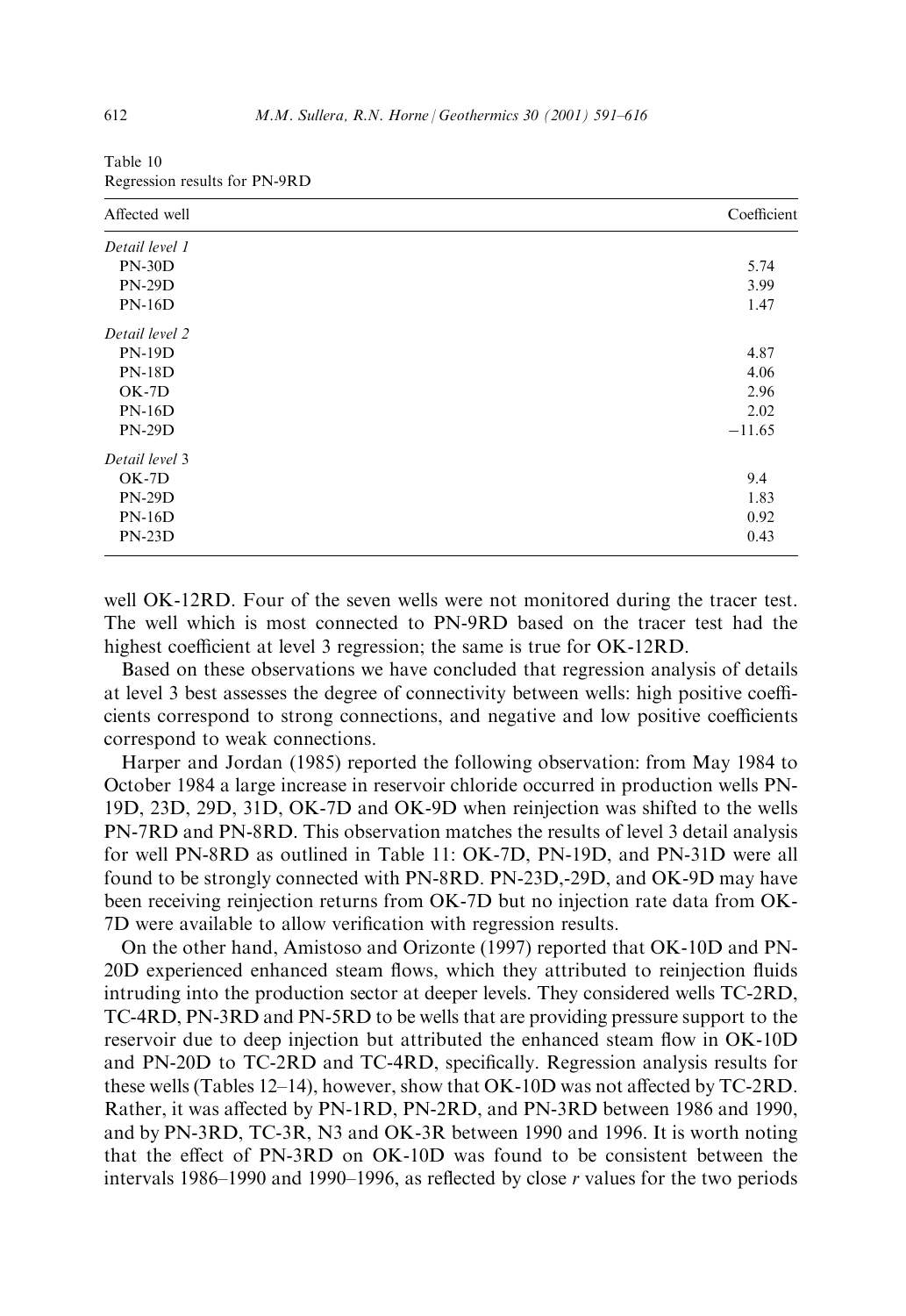Table 11 Level 3 regression results for PN-8RD

| Affected well | Coefficient |
|---------------|-------------|
| $OK-7D$       | 3.14        |
| $PN-16D$      | 0.64        |
| $PN-18D$      | 2.76        |
| $PN-19D$      | 4.93        |
| $PN-30D$      | $-1.36$     |
| $PN-31D$      | 10.49       |

Table 12

Level 3 regression statistics for OK-10D (1986–1990)

| Regression statistics                          |                |                |                |                                      |
|------------------------------------------------|----------------|----------------|----------------|--------------------------------------|
| Multiple $R$                                   | 0.839369312    |                |                |                                      |
| $R^2$<br>Standard error<br><b>Observations</b> | 0.704540842    |                |                |                                      |
|                                                | 79.20406691    |                |                |                                      |
|                                                | 48             |                |                |                                      |
|                                                | Coefficients   | $r$ (simple)   | Standard error | $P$ -value <sup><math>a</math></sup> |
| PN-1RD                                         | 1.0860989      | 0.742898166    | 0.432894148    | 0.015779816                          |
| PN-2RD                                         | $-3.710875222$ | $-0.725961532$ | 1.775342121    | 0.042277591                          |
| PN-3RD                                         | $-4.411471297$ | $-0.789481133$ | 1.783793986    | 0.017237615                          |

<sup>a</sup> P-value is the probability that an independent variable is not important to the regression solution.

| Table 13                                               |  |
|--------------------------------------------------------|--|
| Level 3 regression statistics for OK-10D $(1990-1996)$ |  |

| Regression statistics                          |                                                                |                                                                   |                                                          |                                                         |
|------------------------------------------------|----------------------------------------------------------------|-------------------------------------------------------------------|----------------------------------------------------------|---------------------------------------------------------|
| Multiple $R$<br>$R^2$<br>Standard error        | 0.835160095<br>0.697492385<br>150.1670809                      |                                                                   |                                                          |                                                         |
| <b>Observations</b>                            | 80<br>Coefficients                                             | $r$ (simple)                                                      | Standard error                                           | $P$ -value <sup>a</sup>                                 |
| PN-3RD<br>$TC-3R$<br>N <sub>3</sub><br>$OK-3R$ | $-11.49790761$<br>1.704839524<br>30.87773863<br>$-7.361847973$ | $-0.771033019$<br>0.522611064<br>$-0.653934071$<br>$-0.360888493$ | 1.485833395<br>0.404330736<br>6.498963063<br>2.134566707 | 3.48317E-11<br>6.77595E-05<br>9.35588E-06<br>0.00092135 |

<sup>a</sup> P-value is the probability that an independent variable is not important to the regression solution.

 $(-0.79$  and  $-0.77)$ . The large positive coefficient of well N3 is suspect as it conflicts with its negative r value. PN-20D was also determined to be affected by PN-3RD. The effect of TC-2RD and TC-4RD on PN-20D could not be ascertained from regression analysis due to insufficient chloride data from PN-20D after 1990.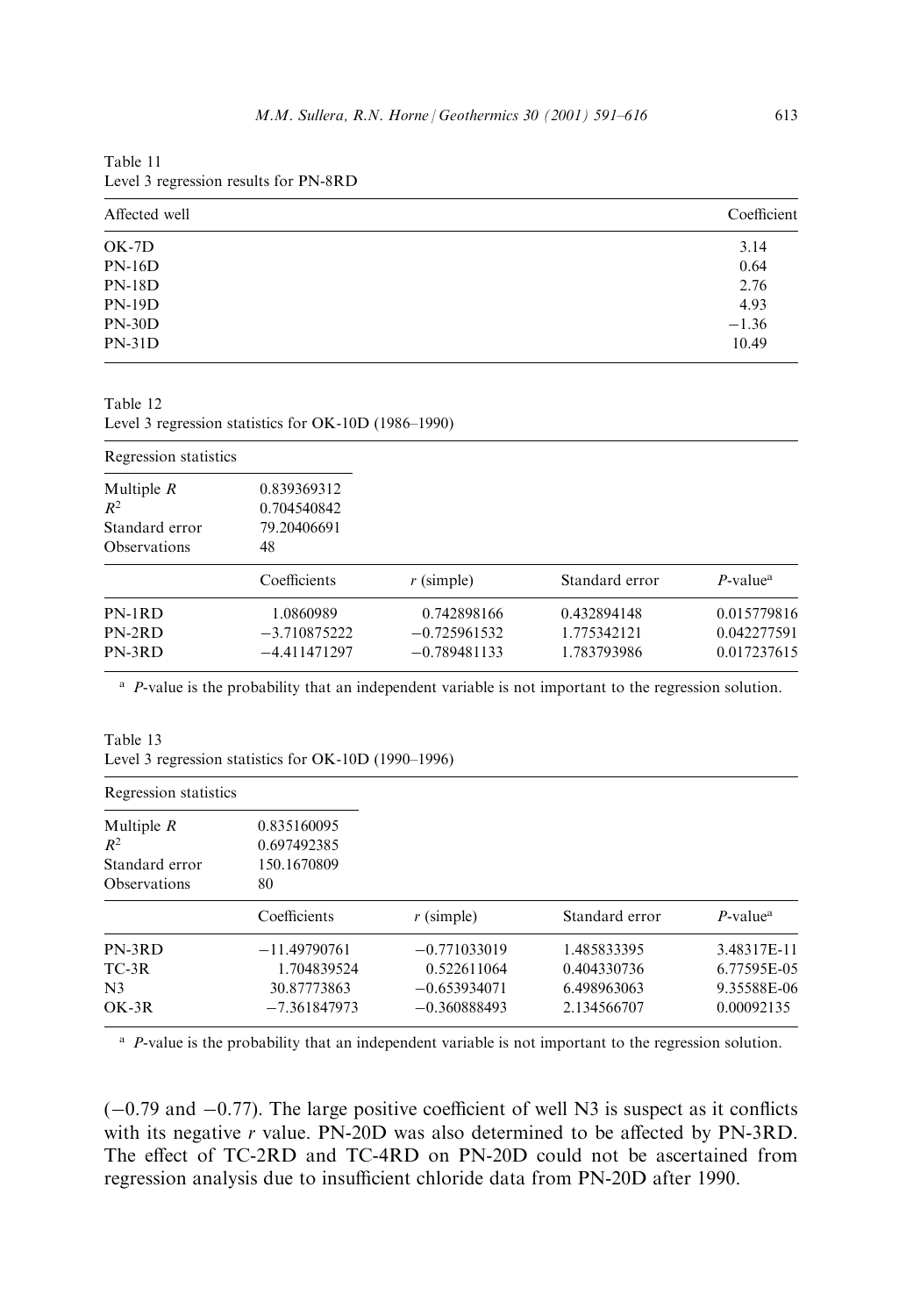| Regression statistics                          |              |              |                |                         |
|------------------------------------------------|--------------|--------------|----------------|-------------------------|
| Multiple $R$                                   | 0.635764265  |              |                |                         |
| $R^2$<br>Standard error<br><b>Observations</b> | 0.404196201  |              |                |                         |
|                                                | 495.2038572  |              |                |                         |
|                                                | 80           |              |                |                         |
|                                                | Coefficients | $r$ (simple) | Standard error | $P$ -value <sup>a</sup> |
| PN-1RD                                         | 10.21445053  | 0.346132276  | 1.741845857    | 1.0654E-07              |
| PN-3RD                                         | 12.28448348  | 0.357197703  | 2.153358367    | 2.06197E-07             |
| PN-6RD                                         | 4.493768629  | 0.105136293  | 1.637086662    | 0.007527849             |

Table 14 Level 3 regression statistics for PN-20D (1983–1989)

<sup>a</sup> P-value is the probability that an independent variable is not important to the regression solution.

Table 15 Level 3 regression statistics for PN-13D (1990–1996)

| Regression statistics |                |                |                |                                      |
|-----------------------|----------------|----------------|----------------|--------------------------------------|
| Multiple $R$          | 0.962568329    |                |                |                                      |
| $R^2$                 | 0.926537788    |                |                |                                      |
| Standard error        | 74.57273176    |                |                |                                      |
| <b>Observations</b>   | 70             |                |                |                                      |
|                       | Coefficients   | $r$ (simple)   | Standard error | $P$ -value <sup><math>a</math></sup> |
| TC-2RD                | 4.826890146    | 0.403207897    | 0.459363951    | 1.44516E-15                          |
| $TC-3R$               | 1.989170863    | 0.37912479     | 0.16882133     | 1.11144E-17                          |
| $TC-4R$               | 52.80156771    | $-0.473050095$ | 4.657792303    | 5.98442E-17                          |
| $MI-1RD$              | $-191.3866835$ | $-0.731292263$ | 16.95558741    | 7.1995E-17                           |
| N <sub>3</sub>        | 11.67741779    | $-0.769449454$ | 1.849731659    | 2.93281E-08                          |
| $OK-3R$               | 27.49754181    | $-0.472419422$ | 2.227450499    | 1.38165E-18                          |

<sup>a</sup> *P*-value is the probability that an independent variable is not important to the regression solution.

Pamatian (1997) reported that reinjection fluid from TC-2RD neutralized the fluid acidity in wells OK-10D and PN-13D. Again, the effect of TC-2RD on OK-10D was not substantiated by regression results but its effect on PN-13D was (Table 15). Terms with conflicting r and coefficient signs still posed interpretation problems.

# 5. Conclusions and recommendations

Based on the results of regression analysis of chloride and injection rate data from Dixie Valley, we have concluded that multilinear modeling is not suitable for analyzing data sets that lack sufficient time variability.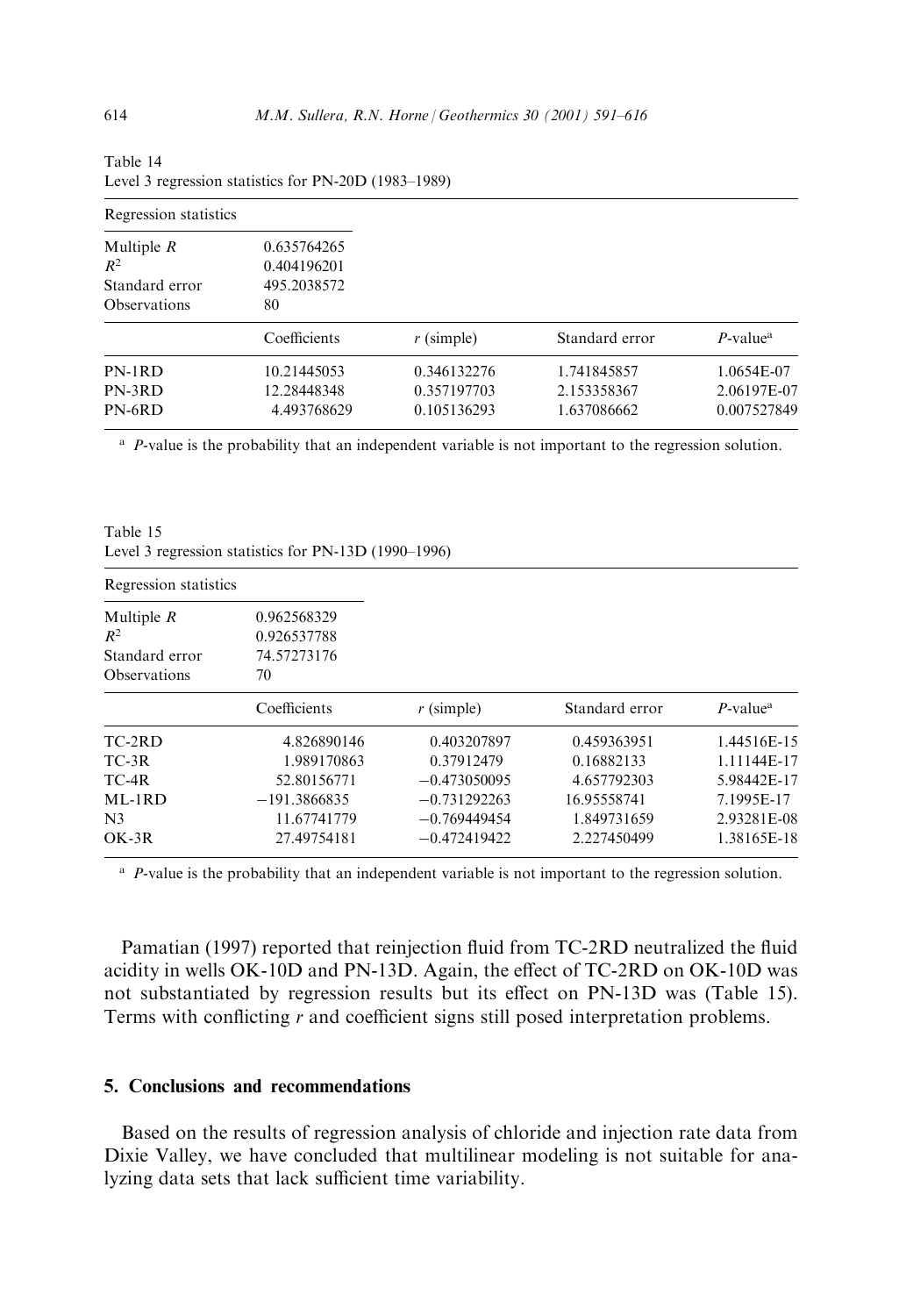A closer look at multiple regression techniques showed that what seemed to be highly encouraging results (high  $R^2$  values) from prior multilinear modeling were effects of the scarcity of data used in the correlation. Hence, no meaningful physical interpretation may be drawn from them. Moreover, it showed that care should be taken not to base the interpretation of multiple regression results on straight-forward comparison of coefficients alone.

Wavelet analysis provided more useful results. Qualitative field observations and tracer test data agreed best with the results of regression on level 3 detail of chloride concentration and injection rates in Palinpinon-I. Wells identified by tracer tests to be strongly connected had high positive coefficients whereas weak connections were indicated by negative and low positive coefficients at level 3 regression. This suggests that producer-injector interactions are best detected by correlating changes in chloride concentration over periods of four months (corresponding to level 3 resolution) with corresponding four-month fluctuations in injection rates. While the good correlation at such a relatively low level of time resolution may be explained as the result of the natural dispersion of chloride and injection rate signals as they propagate through the reservoir, it is also possible that this is due to the loss of information brought about by the use of monthly averaged data values in the analysis. It is, therefore, recommended that both chloride and injection rate data be recorded more frequently and the analysis be done on this larger data set. It is also possible that the Haar wavelet that was used in signal decomposition was too coarse in that it contributed to the loss of detail in the data.

Emphasis is also placed on the need for continuous data measurements when doing wavelet analysis. Highly intermittent measurements result in data loss. Because it is considered safe to interpolate only over short periods of time, the lack of data over long time intervals forces one to disregard the data collected prior to such periods when doing the analysis.

Another possible improvement to consider in future regression analyses is to take into account possible nonlinearity in the variation of chloride with injection rates. While nonlinearity does not invalidate the analysis, it certainly weakens it as the relationship between chloride concentration and injection rates is not completely captured by the coefficients of the linear model. Although regression analysis uses a linear model, effects of nonlinearity in the variation of chloride with injection rates may be incorporated into the model by using nonlinear terms: the model is kept linear even though the individual terms are not. Results of this modified analysis will be more difficult to interpret, however, because the strength of interaction between producers and injectors will be measured not only by the magnitude of the coefficients but also by the exponent of each term.

## Acknowledgements

This work was funded by the US Department of Energy under grant number DE-FG07-95ID13370. We gratefully appreciate the assistance of PNOC-EDC in making the Palinpinon data available to us, and also the assistance of Oxbow Geothermal, who gave access to data from Dixie Valley.